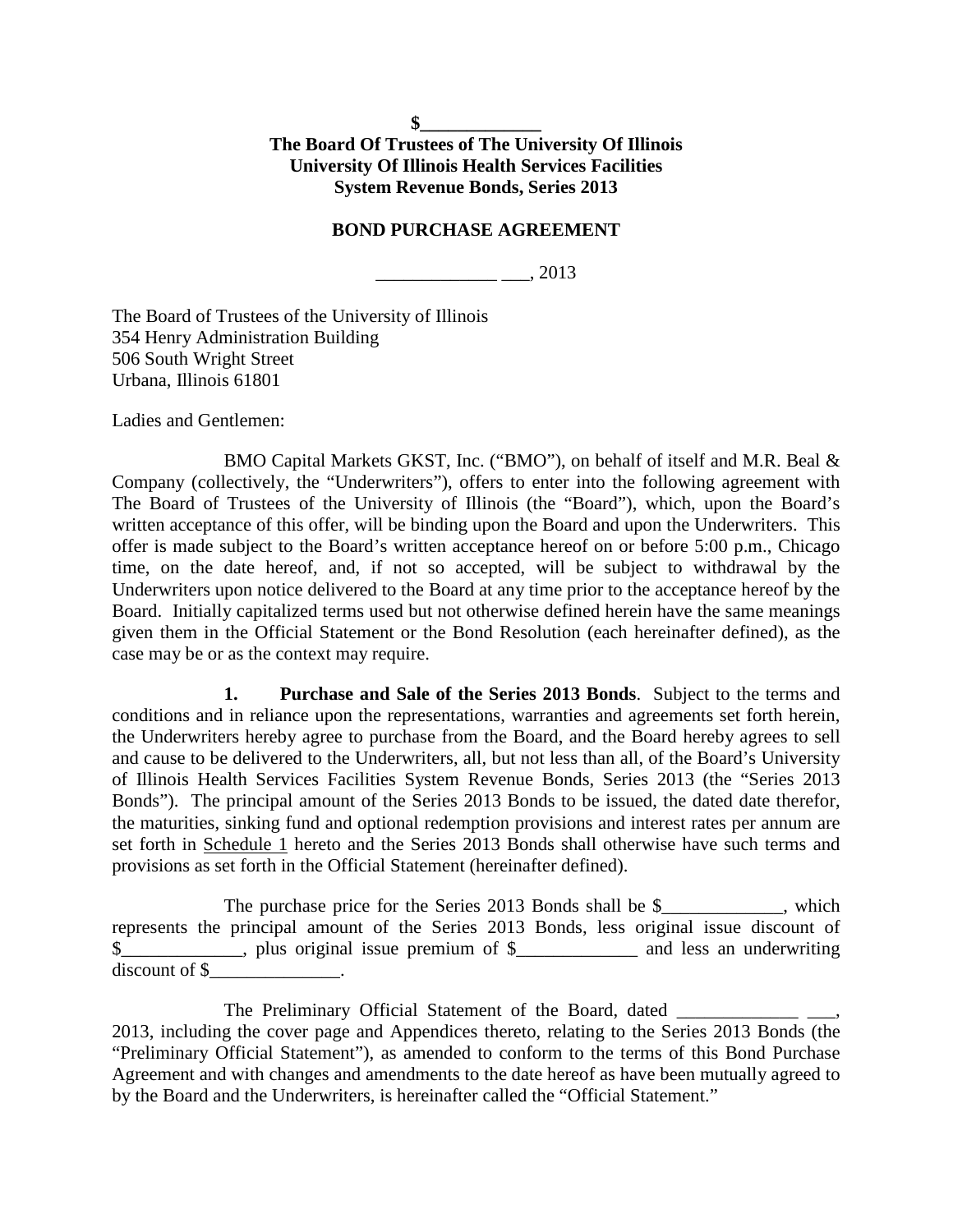### **2. The Bonds and the Official Statement**.

(a) The Bonds shall be as described in, and shall be issued and secured under and pursuant to the provisions of the resolution adopted by The Board of Trustees of the University of Illinois on January 22, 1997 (the "Original Resolution"), as amended and supplemented in accordance with its terms, including by a Third Supplemental System Revenue Bond Resolution adopted by the Board on March 7, 2013 (together with the Original Resolution, as supplemented and amended to date, the "Bond Resolution").

(b) The Board hereby represents and warrants that the Preliminary Official Statement previously delivered to the Underwriters was "deemed final" by the Board as of the date thereof, except for the omission of such information as is dependent upon the final pricing of the Series 2013 Bonds for completion, all as permitted to be excluded by Rule 15c2-12 under the Securities Exchange Act of 1934 ("Rule 15c2-12"). The Preliminary Official Statement delivered to the Underwriters immediately prior to or concurrently herewith is "final" for purposes of Rule 15c2-12 as of the date hereof. The Board has not been in default in connection with the payment of debt service on any bond, note or other evidence of indebtedness.

(c) The Underwriters agree to make the Official Statement available through the Municipal Securities Rulemaking Board's (the "MSRB's) Electronic Municipal Market Access ("EMMA") system or such other information repository as shall be proscribed by applicable MSRB requirements.

**3. Sale to Underwriters**. It shall be a condition to the Board's obligations to sell and cause to be delivered the Series 2013 Bonds to the Underwriters and to the Underwriters' obligations to purchase, to accept delivery of and to pay for the Series 2013 Bonds that the entire principal amount of the Series 2013 Bonds shall be issued, sold and delivered by the Board and purchased, accepted and paid for by the Underwriters at the Closing (hereinafter defined). The Underwriters agree to offer the Series 2013 Bonds at prices not in excess of the initial offering prices or yields set forth on the inside cover page of the Official Statement, plus interest accrued on the Series 2013 Bonds from the dated date of the Series 2013 Bonds.

**4. Accountants' Letters**. This Bond Purchase Agreement is subject in all respects to the delivery of a letter from KPMG LLP (the "Accountants") to the Underwriters, in form and content satisfactory to the Underwriters, dated not earlier than five business days prior to the date hereof (the "Initial Agreed Upon Procedure Letter") and the delivery of a letter from the Accountants to the Underwriters, in form and content satisfactory to the Underwriters, dated not earlier than three business days prior to the date of Closing (the "Final Agreed Upon Procedures Letter"), as well as the consent of the Accountants regarding the inclusion of their report in the Preliminary Official Statement and the Official Statement.

### **5. Use of Documents, Certain Covenants and Agreements of the Board**.

(a) The Board hereby authorizes, ratifies and confirms, as applicable, the use by the Underwriters of the Bond Resolution, the Preliminary Official Statement and the Official Statement and the information therein contained in connection with the public offering and sale of the Series 2013 Bonds.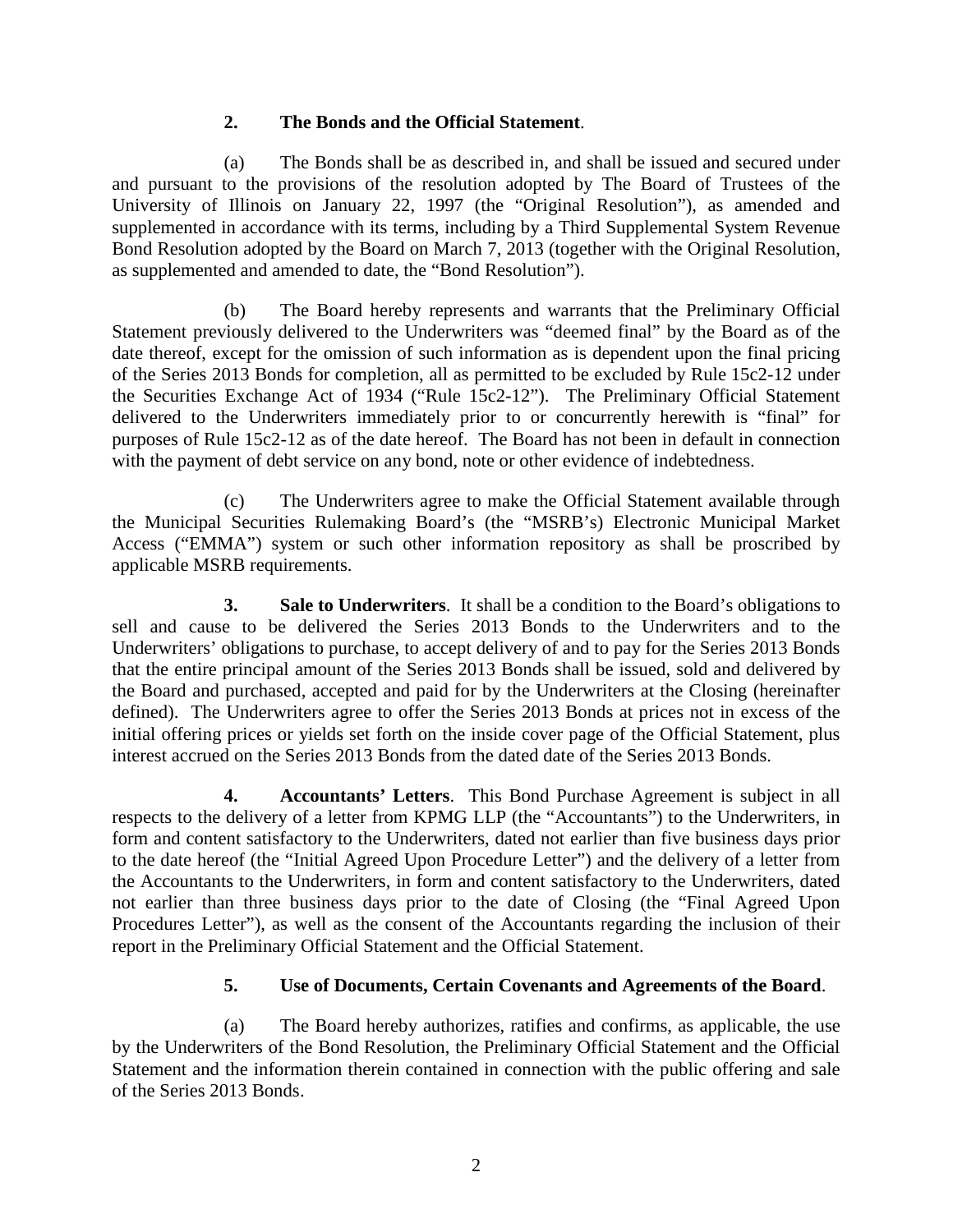(b) The Board covenants and agrees:

(1) To cause to be made available to the Underwriters such reasonable quantities of the Bond Resolution as the Underwriters may request for use in connection with the offering and sale of the Series 2013 Bonds and to cause reasonable quantities of the Official Statement to be delivered to the Underwriters, without charge, within seven business days from the date hereof and, in the event the Closing Date is less than seven business days after the date hereof, upon request of the Underwriters, in sufficient time to accompany any confirmation requesting payment from any customers of any Underwriter;

(2) To apply the proceeds from the sale of the Series 2013 Bonds as provided in and subject to all of the terms and provisions of the Bond Resolution and not to take or omit to take any action which action or omission will adversely affect the exclusion from gross income for Federal income tax purposes of the interest on the Series 2013 Bonds;

(3) If, after the date of this Bond Purchase Agreement and until twenty-five (25) days after the "end of the underwriting period" (as defined in Rule 15c2-12), any event shall occur as a result of which it is necessary to amend or supplement the Official Statement in order to make the statements therein, in the light of the circumstances when the Official Statement is delivered to a purchaser, not misleading, or if it is necessary to amend or supplement the Official Statement to comply with law, to notify the Underwriters (and for the purposes of this clause (iii) to provide the Underwriters with such information as they may from time to time request), and forthwith to prepare and furnish, at its own expense (in a form and manner approved by the Underwriters), a reasonable number of copies of either amendments or supplements to the Official Statement so that the statements in the Official Statement as so amended and supplemented will not contain an untrue statement of a material fact or omit to state a material fact necessary in order to make the statements made, in light of the circumstances under which they were made, not misleading or so that the Official Statement will comply with law;

(4) To furnish such information and execute such instruments and take such action in cooperation with the Underwriters as the Underwriters may reasonably request (A) to (1) qualify the Series 2013 Bonds for offer and sale under the Blue Sky or other securities laws and regulations of such states and other jurisdictions in the United States as the Underwriters may designate and (2) determine the eligibility of the Series 2013 Bonds for investment under the laws of such states and other jurisdictions and (B) to continue such qualifications in effect so long as required for the distribution of the Series 2013 Bonds; *provided*, *however*, that the Board will not be required to qualify as a foreign corporation or to file any general or special consents to service of process under the laws of any jurisdiction in which it is not now so subject;

(5) To advise the Underwriters immediately of receipt by the Board of any notification with respect to the suspension of the qualification of the Series 2013 Bonds for sale in any jurisdiction or the initiation or threat of any proceeding for that purpose;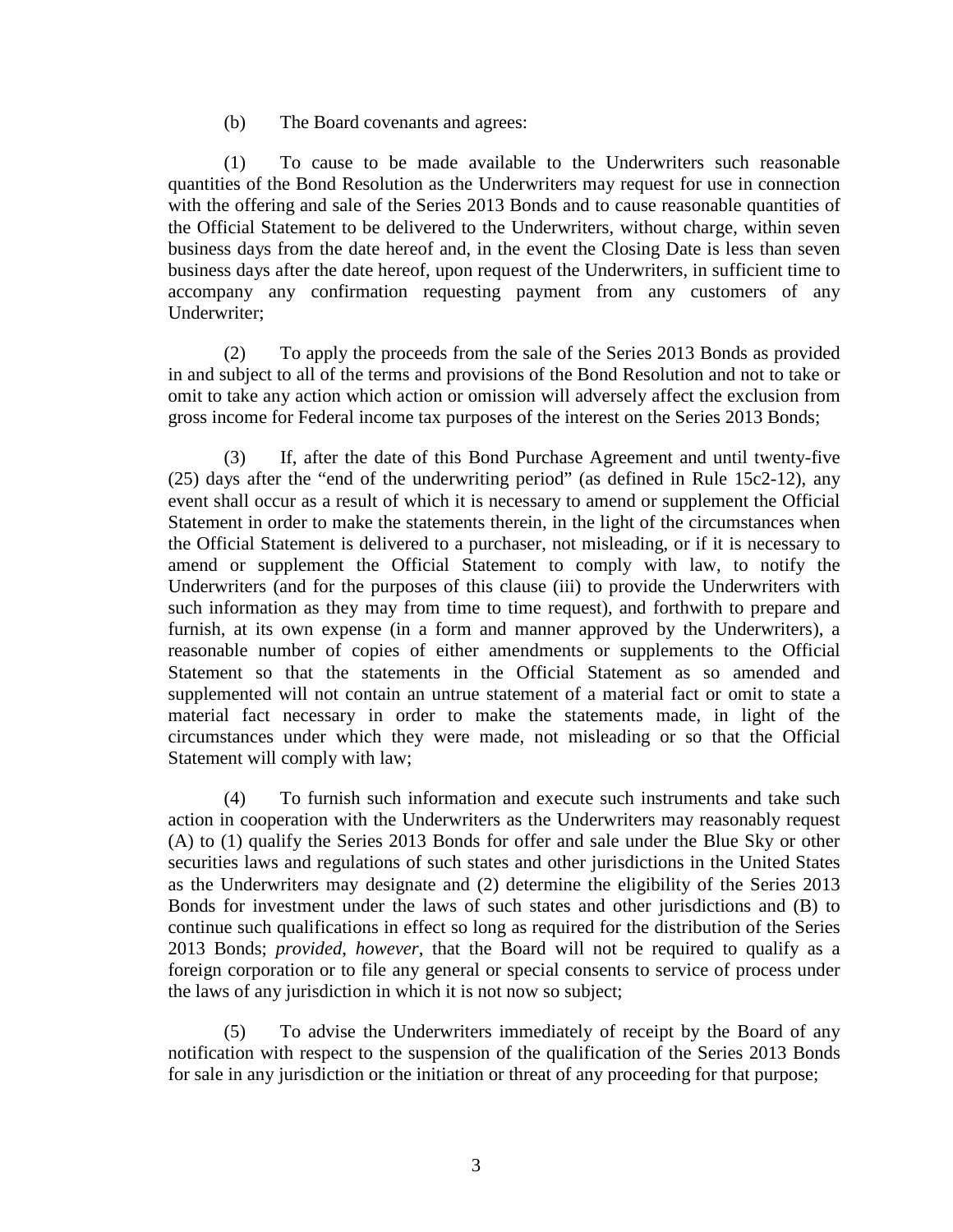(6) Prior to Closing not to offer or issue any bonds, notes or other obligations for borrowed money or incur any material liabilities, direct or contingent, payable from or secured by any of the revenues or assets that will secure the Series 2013 Bonds (other than Student Tuition) as defined in the Bond Resolution; and

(7) To furnish, to the Underwriters, (A) upon its occurrence (promptly confirmed in writing), a description of any adverse change of a material nature in the financial position, results of operations or condition, financial or otherwise, of the Board and (B) from time to time, any additional information as the Underwriters may reasonably request.

**6. Representations and Warranties**. (a) The Board hereby represents and warrants to each of the Underwriters, which representations and warranties shall survive the purchase and offering of the Series 2013 Bonds, as follows:

(1) The Board is a body corporate and politic of the State of Illinois (the "State") duly created, organized and existing under the laws of the State, including the University of Illinois Act (110 ILCS 305/0.01 *et seq*.), as amended and supplemented (the "Act"), and has full legal right, power and authority under the Act, the University of Illinois Revenue Bond Financing Act for Auxiliary Facilities, as amended (110 ILCS 405/1 *et seq*.), the University of Illinois Hospital Act, as amended (110 ILCS 330/0.01 *et seq*.), and the State Finance Act, as amended (30 ILCS 105/1 *et seq*.) (collectively, the "Acts"), and as of the date of the Closing will have full legal right, power and authority under the Acts and the Bond Resolution (i) to enter into this Bond Purchase Agreement, the Continuing Disclosure Undertaking and the Tax Exemption Certificate and Agreement dated the date of Closing (the "Tax Agreement"), (ii) to sell, issue and deliver the Series 2013 Bonds to the Underwriters as provided herein, (iii) to carry out and consummate the transactions contemplated by this Bond Purchase Agreement, the Continuing Disclosure Undertaking, the Bond Resolution, the Tax Agreement and the Official Statement; and (iv) to operate the University of Illinois and the System, and the Board has complied, and will at the Closing be in compliance in all respects, with the terms of the Acts and the Bond Resolution as they pertain to such transactions;

(2) By all necessary official action of the Board prior to or concurrently with the acceptance hereof, the Board has duly adopted the Bond Resolution, has duly authorized and approved the execution and delivery of, and the performance by the Board of the obligations on its part contained in, the Series 2013 Bonds, the Bond Resolution, this Bond Purchase Agreement, the Tax Agreement and the Continuing Disclosure Undertaking, and the consummation by it of all other transactions contemplated by the Official Statement, the Bond Resolution, this Bond Purchase Agreement, the Tax Agreement and the Continuing Disclosure Undertaking; the Bond Resolution, this Bond Purchase Agreement, the Tax Agreement and the Continuing Disclosure Undertaking constitute legal, valid and binding obligations of the Board, enforceable in accordance with their respective terms, subject to bankruptcy, insolvency, reorganization, moratorium and other similar laws and principles of equity relating to or affecting the enforcement of creditors' rights; the Series 2013 Bonds, when issued, authenticated and delivered to the Underwriters in accordance with the Bond Resolution and this Bond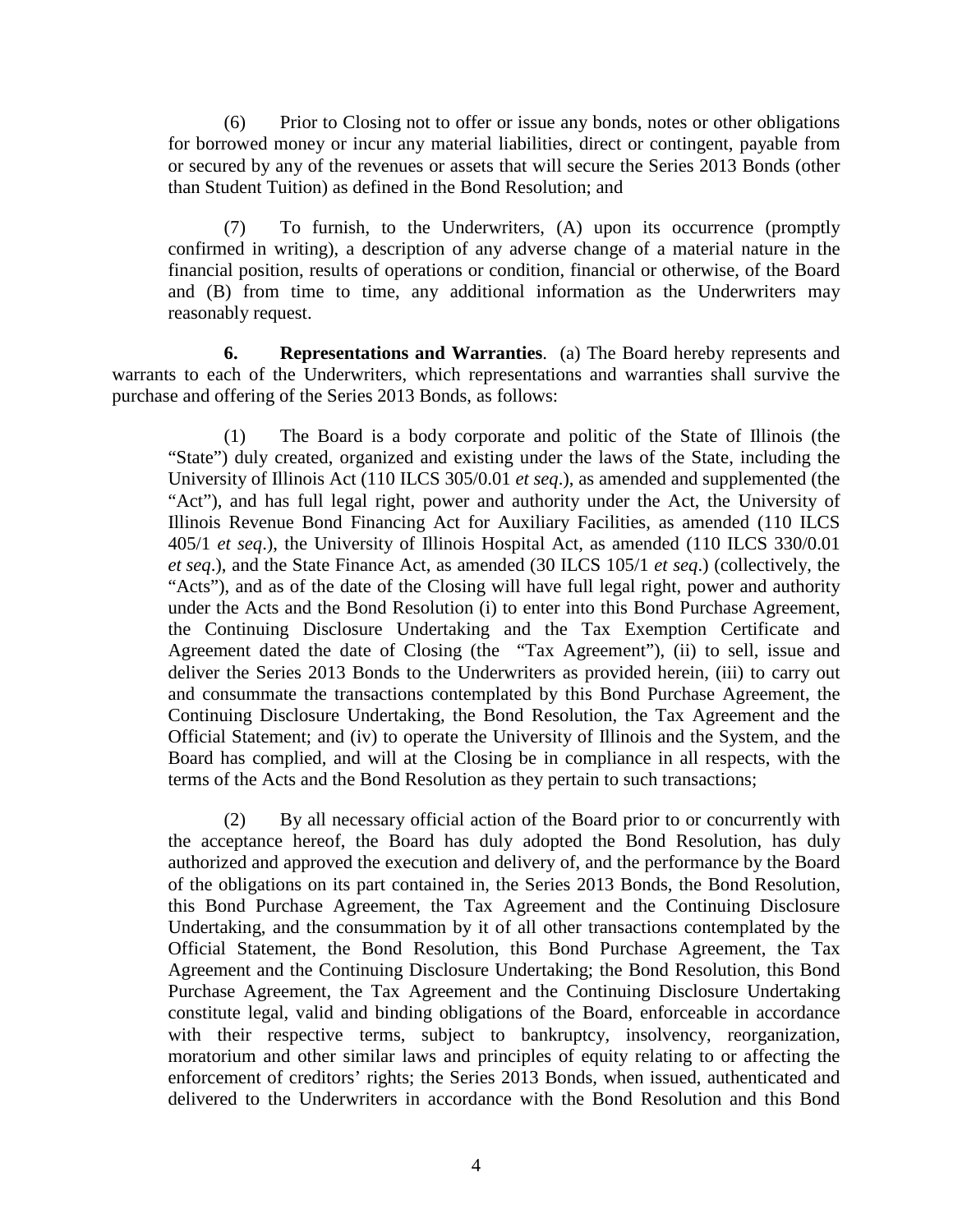Purchase Agreement will constitute legal, valid and binding special obligations of the Board entitled to the benefits of the Bond Resolution and enforceable in accordance with their terms, subject to bankruptcy, insolvency, reorganization, moratorium and other similar laws and principles of equity relating to or affecting the enforcement of creditors' rights; upon the issuance, authentication and delivery of the Series 2013 Bonds as aforesaid, the Bond Resolution will provide, for the benefit of the holders from time to time of the Series 2013 Bonds, the legally valid and binding pledge of and lien it purports to create as set forth in Article VII of the Original Resolution as amended and supplemented;

(3) The Board is not in breach of or default under any applicable constitutional provision, law or administrative regulation the State or the United States or any applicable judgment or decree or any loan agreement, indenture, bond, note, resolution, agreement or other instrument to which the Board is a party or to which the Board or any of the property or assets of the System are otherwise subject, and no event has occurred and is continuing that constitutes or with the passage of time or the giving of notice, or both, would constitute a default or event of default by the Board under any such instrument; and the execution and delivery of the Series 2013 Bonds, this Bond Purchase Agreement, the Tax Agreement, the Continuing Disclosure Undertaking and the adoption of the Bond Resolution and compliance with the provisions on the Board's part contained therein, will not conflict with nor constitute a breach of or default under any constitutional provision, administrative regulation, judgment, decree, loan agreement, indenture, bond, note, resolution, agreement or other instrument to which the Board is a party or to which the Board or any of the property or assets of the System are otherwise subject, nor will any such execution, delivery, adoption or compliance result in the creation or imposition of any lien, charge or other security interest or encumbrance of any nature whatsoever upon any of the property or assets of the System or under the terms of any such law, regulation or instrument, except as provided by the Series 2013 Bonds and in the Bond Resolution;

(4) All authorizations, approvals, licenses, permits, consents and orders of any governmental authority, legislative body, board, agency or commission having jurisdiction of the matter that are required for the due authorization of, that would constitute a condition precedent to, or the absence of which would materially adversely affect the due performance by the Board of its obligations under, this Bond Purchase Agreement, the Continuing Disclosure Undertaking, the Tax Agreement, the Bond Resolution, and the Series 2013 Bonds have been duly obtained, except for such approvals, consents and orders as are stated in the Official Statement as yet to be obtained or as may be required under the Blue Sky or securities laws of any jurisdiction in connection with the offering and sale of the Series 2013 Bonds;

(5) The Series 2013 Bonds conform to the descriptions thereof contained in the Official Statement under the caption "DESCRIPTION OF THE SERIES 2013 BONDS;" the Bond Resolution conforms to the description thereof contained in the Official Statement under the caption "SECURITY AND SOURCES OF PAYMENT FOR THE SERIES 2013 BONDS" and in Appendix E to the Official Statement; and the proceeds of the sale of the Series 2013 Bonds will be applied generally as described in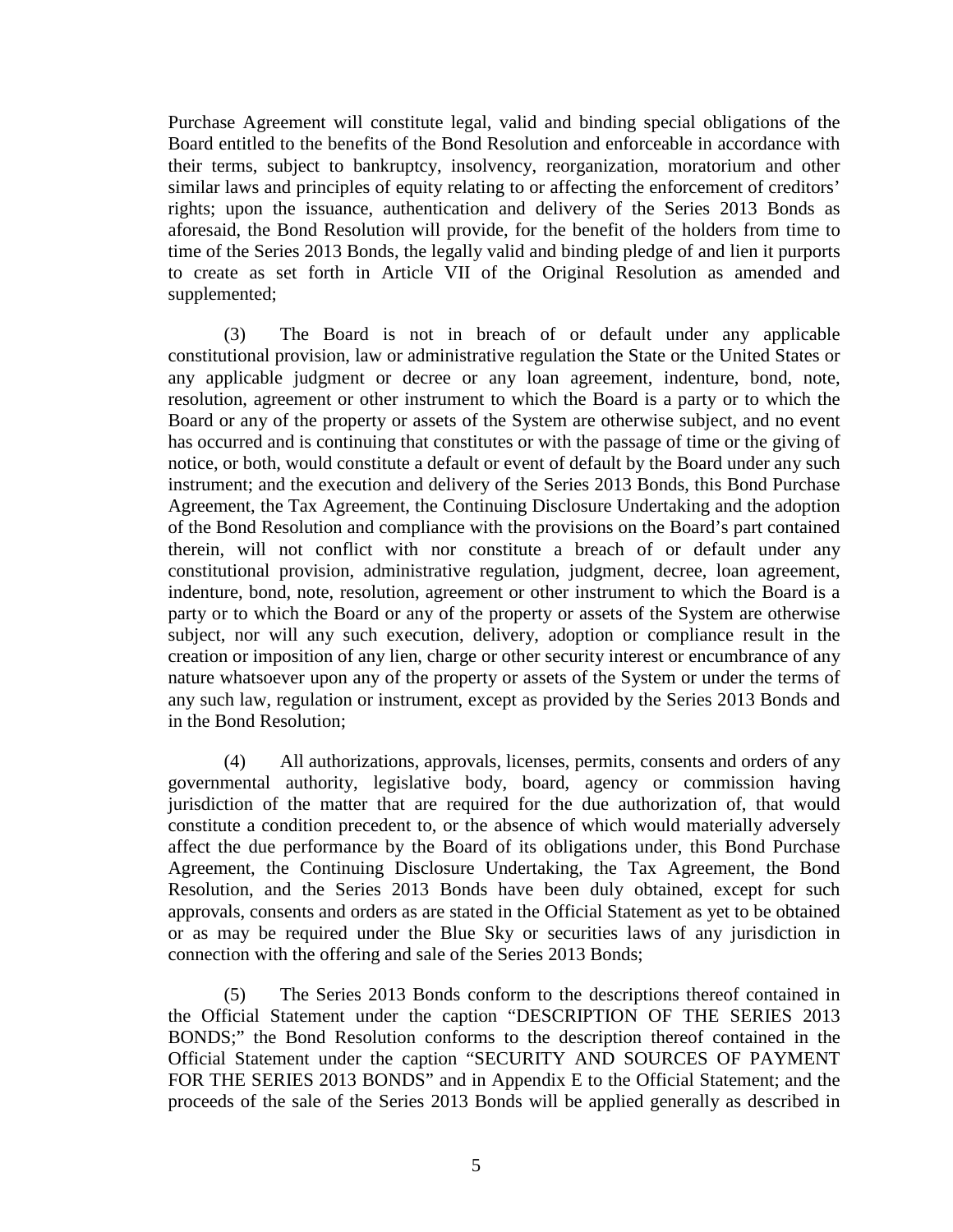the Official Statement under the captions "ESTIMATED SOURCES AND USES OF FUNDS" and "PLAN OF FINANCE;"

(6) There is no legislation, action, suit, proceeding, inquiry or investigation, at law or in equity, before or by any court, government agency, public board or body, pending or, to the best knowledge of the Board, after due inquiry threatened against the Board, affecting the corporate existence of the Board or the titles of its officers to their respective offices, or affecting or seeking to prohibit, restrain or enjoin the sale, issuance or delivery of the Series 2013 Bonds or the collection of the Operating Revenues of the System or the Student Tuition, or the pledge of and lien on the Net Revenues, MSP Revenues or Student Tuition pursuant to the Bond Resolution or in any way contesting or affecting the validity or enforceability of the Series 2013 Bonds, the Bond Resolution, this Bond Purchase Agreement, the Tax Agreement or the Continuing Disclosure Undertaking, or contesting the exclusion from gross income of interest on the Series 2013 Bonds for Federal income tax purposes, or contesting in any way the completeness or accuracy of the Preliminary Official Statement or the Official Statement or any supplement or amendment thereto, or contesting the powers of the Board or any authority for the issuance of the Series 2013 Bonds, the adoption of the Bond Resolution or the execution and delivery of this Bond Purchase Agreement or the Continuing Disclosure Undertaking, nor, to the best knowledge of the Board, is there any basis therefor, wherein an unfavorable decision, ruling or finding would materially adversely affect the validity or enforceability of the Series 2013 Bonds, the Bond Resolution, this Bond Purchase Agreement or the Continuing Disclosure Undertaking;

(7) As of the date thereof, the Preliminary Official Statement did not, and as of the date hereof, the Preliminary Official Statement does not, contain any untrue statement of a material fact nor omit to state a material fact required to be stated therein or necessary to make the statements therein, in the light of the circumstances under which they were made, in light of the circumstances under which they were made, not misleading;

(8) At the time of the Board's acceptance hereof and (unless an event occurs of the nature described in clause (3) of paragraph (b) of Section 5 of this Bond Purchase Agreement) at all times subsequent thereto during the period up to and including twenty-five (25) days subsequent to the "end of the underwriting period" (as defined in Rule 15c2-12), the Official Statement does not and will not contain any untrue statement of a material fact nor omit to state any material fact required to be stated therein or necessary to make the statements therein not misleading;

(9) If the Official Statement is supplemented or amended pursuant to clause (3) of paragraph (b) of Section 5 of this Bond Purchase Agreement, at the time of each supplement or amendment thereto and (unless subsequently again supplemented or amended pursuant to such paragraph) at all times subsequent thereto during the period up to and including twenty-five (25) days subsequent to the "end of the underwriting period" (as defined in Rule 15c2-12), the Official Statement, as so supplemented or amended, will not contain any untrue statement of a material fact nor omit to state any material fact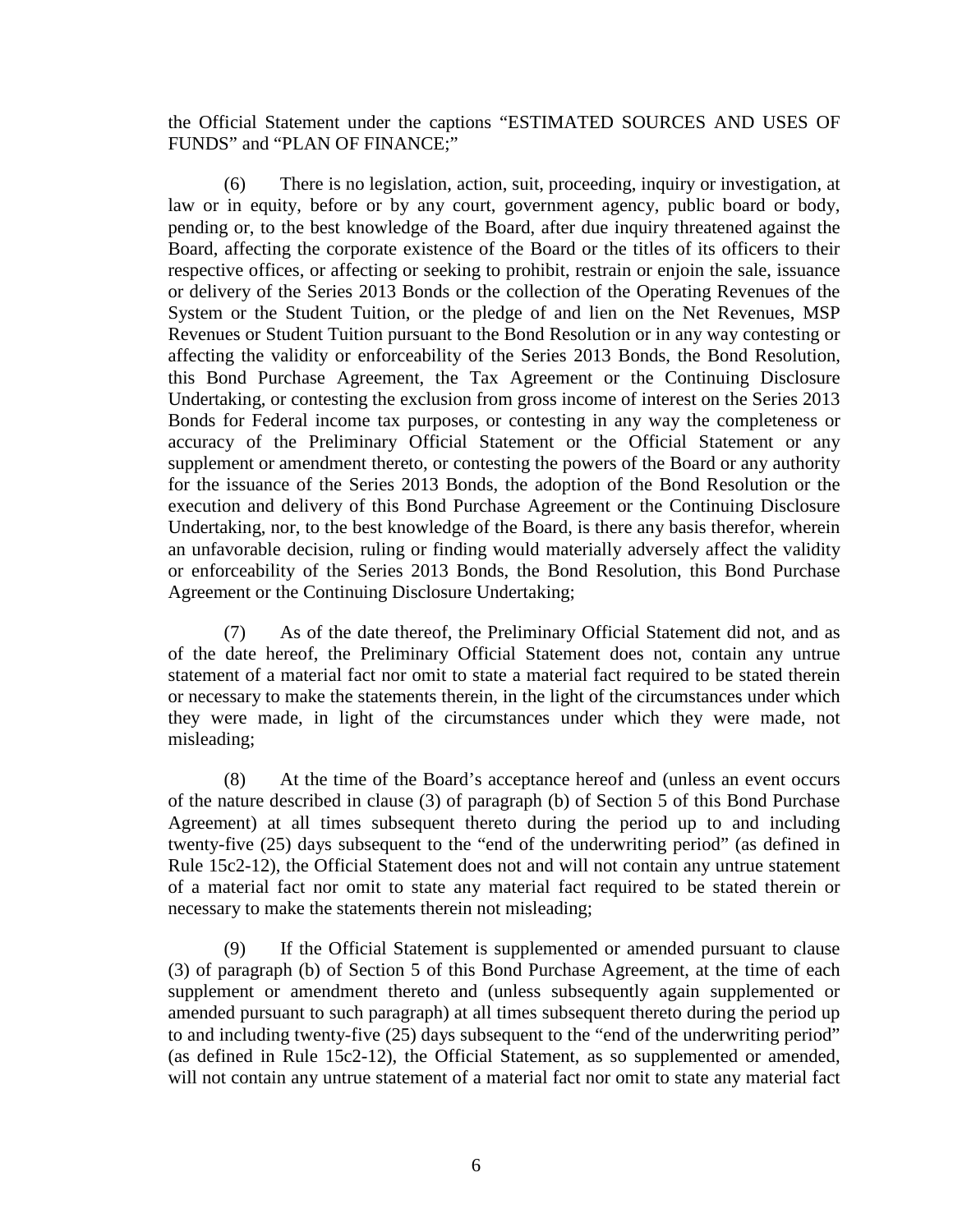required to be stated therein or necessary to make the statements therein not misleading; and

(10) The financial statements of, and other financial information regarding, the University and the System in the Official Statement fairly present the financial position and results of the operations of the University and the System as of the dates and for the periods therein set forth. The audited financial statements for the University and the System for the years June 30, 2012 and the interim financial statements of the University and the System as of December 31, 2012 and 2011 for the six-month periods then ended contained in the Official Statement have been prepared in accordance with generally accepted accounting principles consistently applied and the financial information in the Official Statement has been determined on a basis substantially consistent with that of the University's and the System's audited financial statements.

(11) The Board has complied on a timely basis with all of its previous undertakings entered into pursuant to Rule 15c2-12 promulgated by the United States Securities Exchange Commission under the Securities Exchange Act of 1934, as amended.

(b) *Certification of Compliance with Illinois Statutory Restrictions.* Each Underwriter, on behalf of itself and not on behalf of the other Underwriter, hereby makes the following certifications required pursuant to 30 ILCS 500/50-21:

(1) The Underwriter is not, and will not use, an independent consultant as defined in 30- ILCS 500/50-21(a) for the duration of its contract with the Board;

(2) The Underwriter is and shall remain for the duration of the contract with the Board in compliance with MSRB Rule G-37 (or any successor rule) for reporting political contributions;

(3) The Underwriter has not been found to have knowingly violated in Illinois MSRB Rule G-37 (or any successor rule) with respect to the making of prohibited political contributions or payments;

(4) The Underwriter has not been found to have knowingly violated in Illinois MSRB Rule G-38 (or any successor rule) with respect to the prohibition on obtaining or retaining municipal securities business;

(5) The Underwriter will immediately notify the Board in writing of any subsequent non-compliance with any of the above certifications occurring within the duration of the contract with the Board.

(c) BMO certifies that it is authorized to execute this Bond Purchase Agreement as representative of M.R. Beal & Company.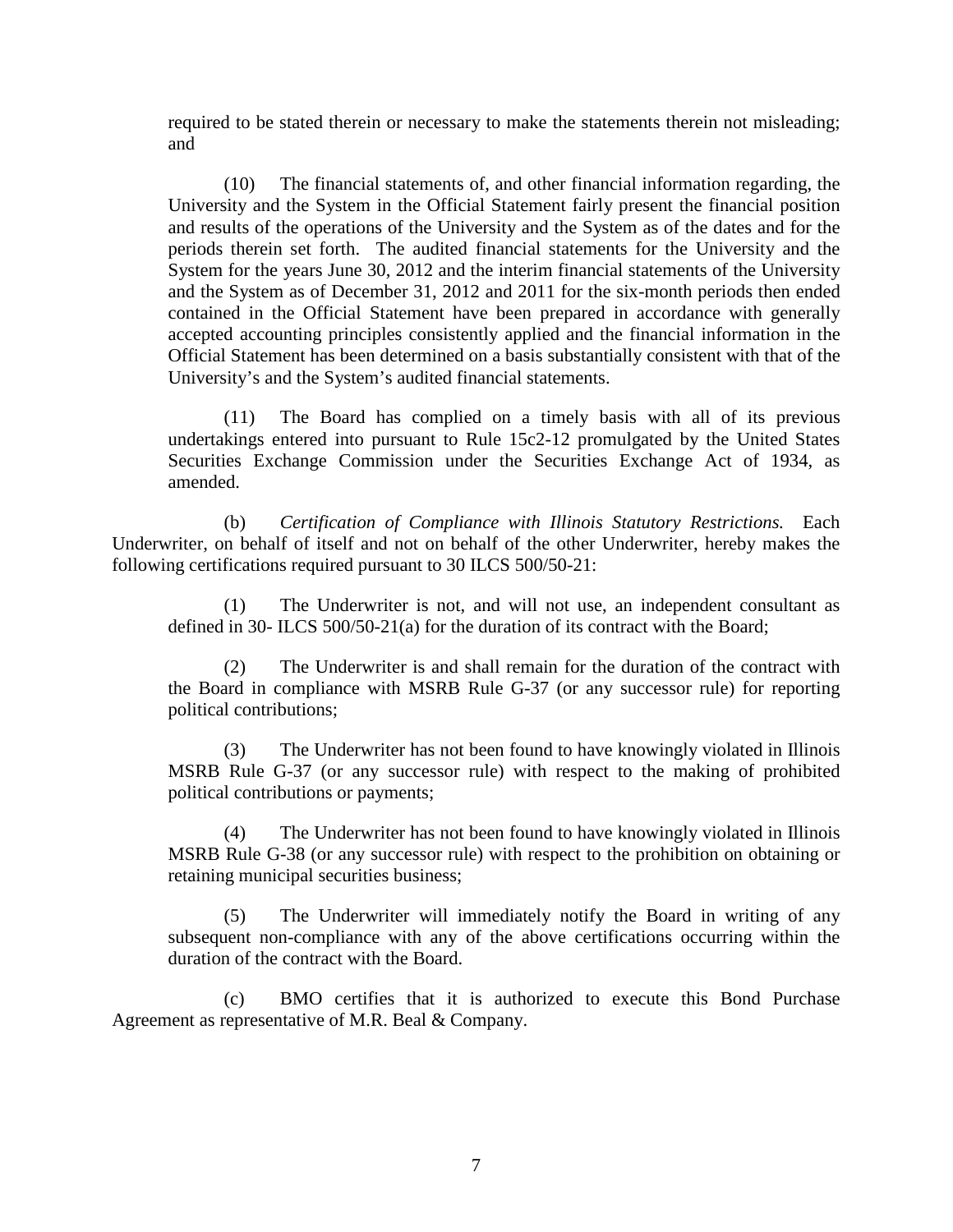### **7. Closing**.

(a) At  $10:00$  a.m., Chicago, Illinois, time on  $\qquad \qquad$  2013, or at such other time and date as shall have been mutually agreed upon by the Board and the Underwriters (the "Closing Date"), the Board will, subject to the terms and conditions hereof, deliver the Series 2013 Bonds to the Underwriters duly executed and authenticated, together with the other documents hereinafter mentioned, and the Underwriters will, subject to the terms and conditions hereof, accept such delivery and pay the purchase price of the Series 2013 Bonds as set forth in Section 1 of this Bond Purchase Agreement by wire transfer of immediately available funds to the account of the Board. Payment for the Series 2013 Bonds as aforesaid shall be made at the offices of Chapman and Cutler LLP ("Bond Counsel"), in Chicago, Illinois, or such other place as shall have been initially agreed upon by the Board and the Underwriters (the "Closing").

(b) Delivery of the Series 2013 Bonds shall be made to the Trustee on behalf of DTC by Fast Automated Securities Transfer. The Series 2013 Bonds shall be delivered in fully registered form bearing CUSIP numbers without coupons with one Bond for each maturity of Series 2013 Bonds registered in the name of Cede & Co. and shall be made available to the Underwriters at least one business day before the Closing for purposes of inspection.

**8. Closing Conditions**. The Underwriters have entered into this Bond Purchase Agreement in reliance upon the representations, warranties and agreements of the Board contained herein, and in reliance upon the representations, warranties and agreements to be contained in the documents and instruments to be delivered at the Closing and upon the performance by the Board of its obligations hereunder, both as of the date hereof and as of the date of the Closing. Accordingly, the Underwriters' obligations under this Bond Purchase Agreement to purchase, to accept delivery of and to pay for the Series 2013 Bonds shall be conditioned upon the performance by the Board of its obligations to be performed hereunder and under such documents and instruments at or prior to the Closing, and shall also be subject to the following additional conditions:

(a) The representations and warranties of the Board contained herein shall be true, complete and correct on the date hereof and on and as of the date of the Closing, as if made on the date of the Closing;

(b) At the time of the Closing, the Bond Resolution shall be in full force and effect and shall not have been amended, modified or supplemented, and the Official Statement shall not have been supplemented or amended, except in any such case as may have been agreed to by the Underwriters;

(c) At the time of the Closing, all official action of the Board relating to this Bond Purchase Agreement, the Continuing Disclosure Undertaking, the Tax Agreement, the Series 2013 Bonds and the Bond Resolution shall be in full force and effect and shall not have been amended, modified or supplemented; and the Underwriters shall have received, in appropriate form, evidence thereof;

(d) At the time of the Closing, there shall not have occurred any change or any development involving a prospective change, in the status of construction, required permits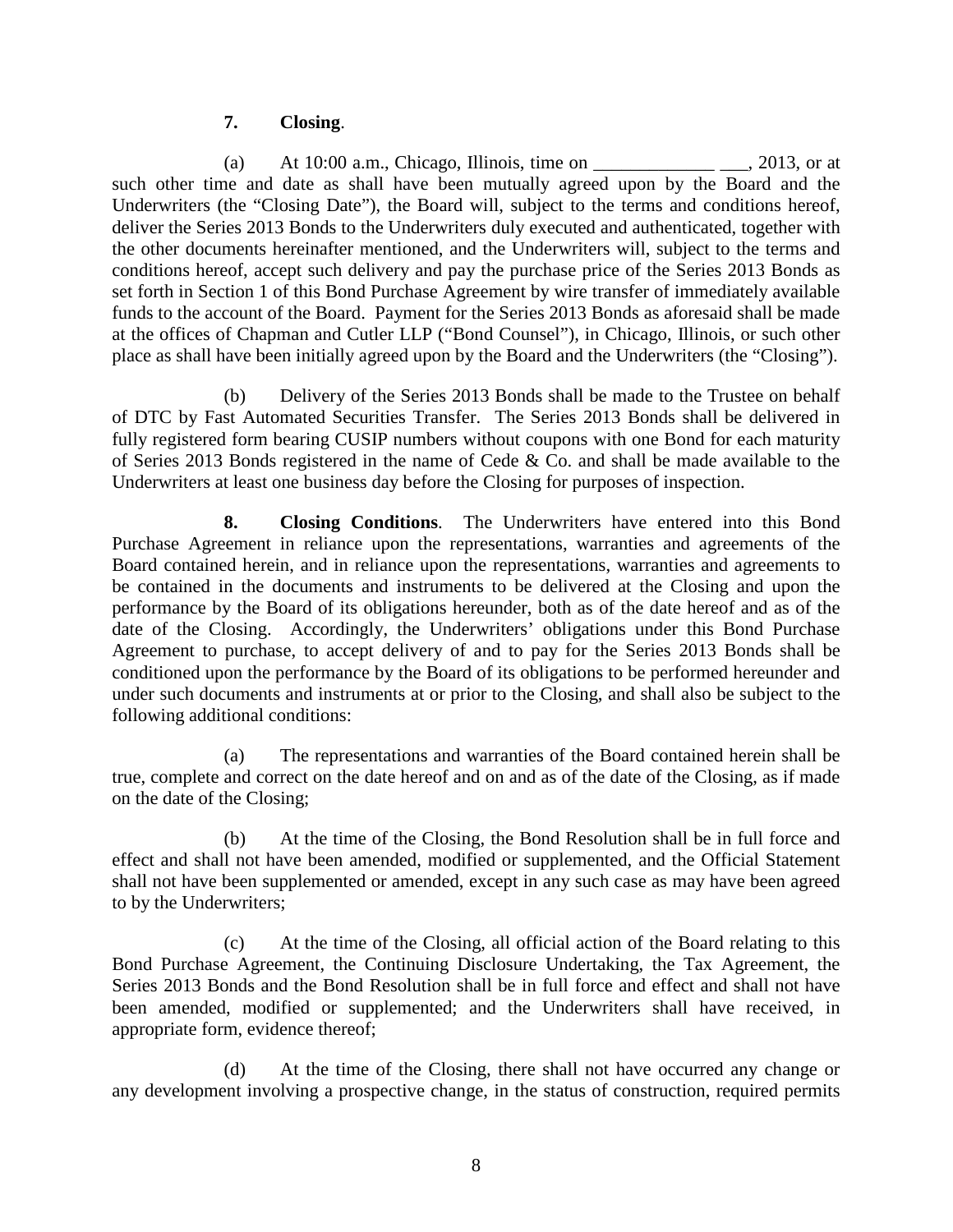and approvals, and arrangements for financing of the Project, in the condition, financial or otherwise, or in the revenues or operations of the Board, from that set forth in the Preliminary Official Statement that in the judgment of the Underwriters, is material and adverse and that makes it, in the judgment of the Underwriters, impracticable to market the Series 2013 Bonds on the terms and in the manner contemplated herein;

(e) At or prior to the Closing, the Underwriters shall have received each of the following documents:

(1) The Official Statement, and each supplement or amendment, if any, thereto, executed on behalf of the Board by its Comptroller and the reports and audits referred to or appearing in the Official Statement;

(2) The Bond Resolution, duly certified by a duly authorized officer of the Board dated the date of the Closing, having been duly adopted by the Board and as being in full force and effect, with only such supplements or amendments as may have been agreed to by the Underwriters;

(3) The Tax Agreement;

(4) An opinion and letter, dated the date of the Closing, of counsel to the Board, in substantially the form of Exhibit A-1 and Exhibit A-2 hereto;

(5) Opinion, dated the date of Closing, of Bond Counsel, in substantially the form set forth in Appendix F to the Official Statement;

(6) A supplemental opinion, dated the date of the Closing, of Bond Counsel, in substantially the form of **Exhibit B** hereto;

(7) An opinion, dated the date of the Closing and addressed to the Underwriters, of Katten Muchin Rosenman LLP, Chicago, Illinois, counsel for the Underwriters, in substantially the form of Exhibit C hereto;

(8) The Initial Agreed Upon Procedures Letter and the Final Agreed Upon Procedures Letter from the Accountants and a letter from the Accountants consenting to the use of Appendices C and D of the Preliminary Official Statement and the Official Statement;

(9) A letter from the Comptroller of the Board, dated the date of the Closing and addressed to the Underwriters, which shall confirm that the financial information contained in the Official Statement under the headings "SECURITY AND SOURCES OF PAYMENT FOR THE SERIES 2013 BONDS," "ANNUAL DEBT SERVICE REQUIREMENTS" and "HISTORICAL COVERAGE OF *PRO FORMA* MAXIMUM ANNUAL DEBT SERVICE", and "LIQUIDITY TABLE" in Appendix A, is an accurate representation of the related portions of the audited financial statements and that nothing has come to his attention during the period from July 1, 2012, to a date not more than five days prior to the date of the Closing that would require any changes in such financial information;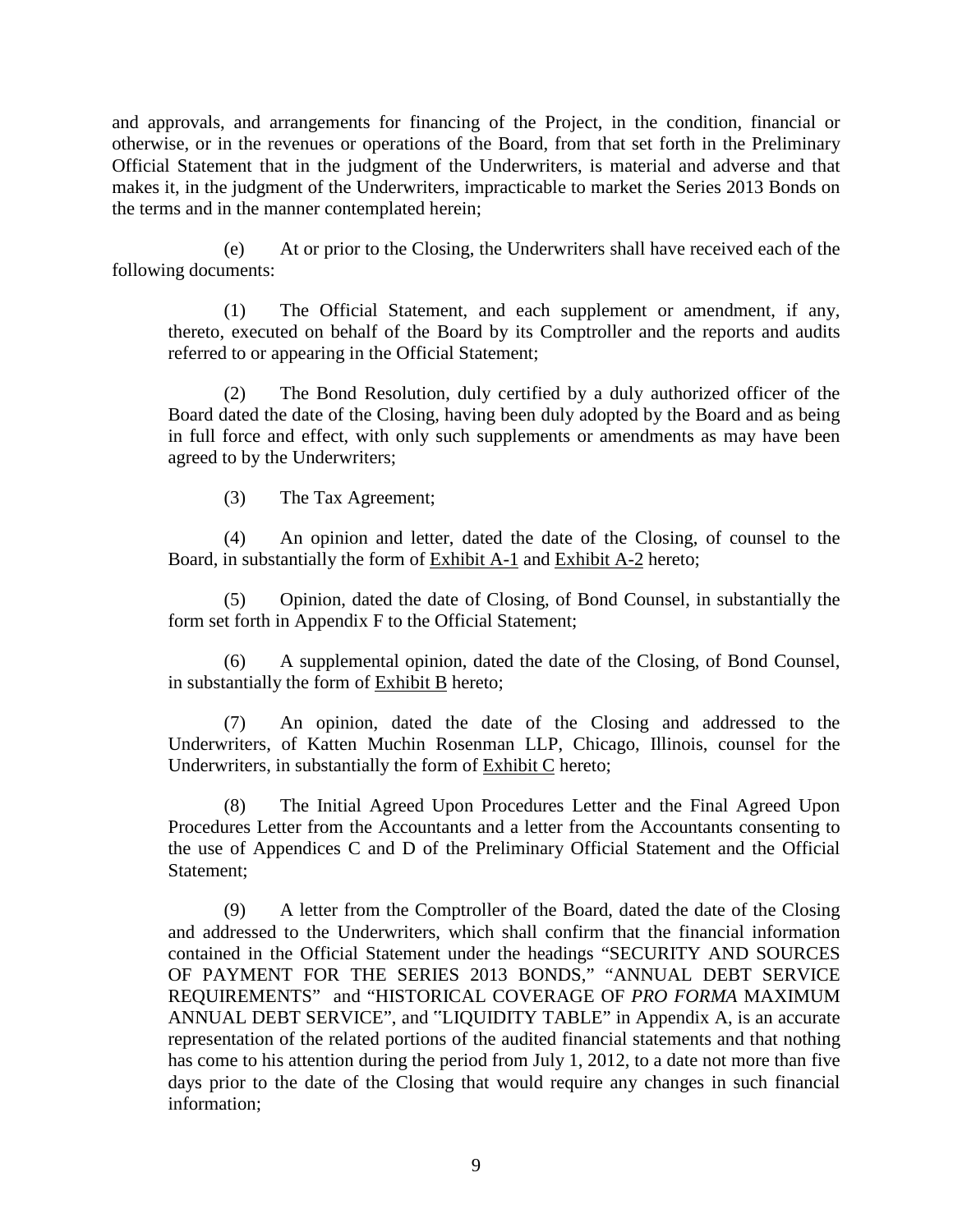(10) Letters evidencing the ratings on the Series 2013 Bonds by Moody's Investors Service of at least "\_\_\_" and by Standard & Poor's Ratings Service of at least "..." and that all such ratings are in effect as of the date of Closing;

(11) A fully executed copy of the Continuing Disclosure Undertaking;

(12) A certificate, dated the date of the Closing, executed by the Comptroller and Secretary of the Board stating that (A) each of the representations and warranties of the Board set forth in this Bond Purchase Agreement is true, accurate and complete in all respects as of the date of the Closing, as if made on the date of the Closing; (B) the Official Statement has been duly approved by the Comptroller of the Board, (C) this Bond Purchase Agreement has been duly approved by the Comptroller and Secretary of the Board; (D) the Bond Resolution has been duly adopted and is in full force and effect and has not been amended, modified or revoked; (E) there is no action, suit, proceeding or investigation at law or in equity before or by any court, public board or body, pending or, to their knowledge, threatened against or affecting the Board, that would adversely affect the Board's ability to complete the transactions described in and contemplated by the Official Statement or in any way contesting or affecting in any manner whatsoever the corporate existence of the Board, or the titles of its present officials to their respective offices, or restraining or enjoining the issuance and delivery of the Series 2013 Bonds or the exercise by the Board of any of its powers, duties or obligations under the laws of the State of Illinois with respect to any revenues, assets and amounts pledged under the Bond Resolution, including the application of the proceeds of the sale of the Series 2013 Bonds and the payment, collection or application of revenues or other funds pursuant to the Bond Resolution, or the fixing or collection of the rates, charges and revenues pledged to the payment of the Series 2013 Bonds, or the pledge thereof, as described in the Bond Resolution, or in any way contesting or affecting any authorization for or the validity or enforceability of the Series 2013 Bonds, the Bond Resolution, or the application of the proceeds of the Series 2013 Bonds or the payment, collection or application of revenues or other funds, or the pledge thereof pursuant to the Bond Resolution, and that none of the proceedings authorizing the issuance of the Series 2013 Bonds have been amended, revoked or rescinded; (F) the execution and delivery of the Series 2013 Bonds, the Bond Resolution, this Bond Purchase Agreement, the Continuing Disclosure Undertaking and the Tax Agreement, and compliance with the provisions thereof, under the circumstances contemplated thereby, do not and will not conflict with or constitute on the part of the Board a breach of or default under any agreement or other instrument to which the Board is a party or by which it is bound or any existing law, regulation, court order or consent decree to which the Board is subject, or any agreement, resolution or other instrument to which the Board is subject or by which it is bound; (G) the Series 2013 Bonds, the Bond Resolution, this Bond Purchase Agreement, the Tax Agreement and the Continuing Disclosure Undertaking have been duly authorized, executed and delivered by the Board and, assuming due authorization, execution and delivery by the other parties thereto, if any, constitute legal, valid and binding agreements of the Board enforceable in accordance with their respective terms, except as the enforcement thereof may be limited by bankruptcy, insolvency or other laws affecting the enforcement of creditors' rights generally and equitable remedies if equitable remedies are sought; (H) no authorization, approval, consent or other order of the State of Illinois or of any other governmental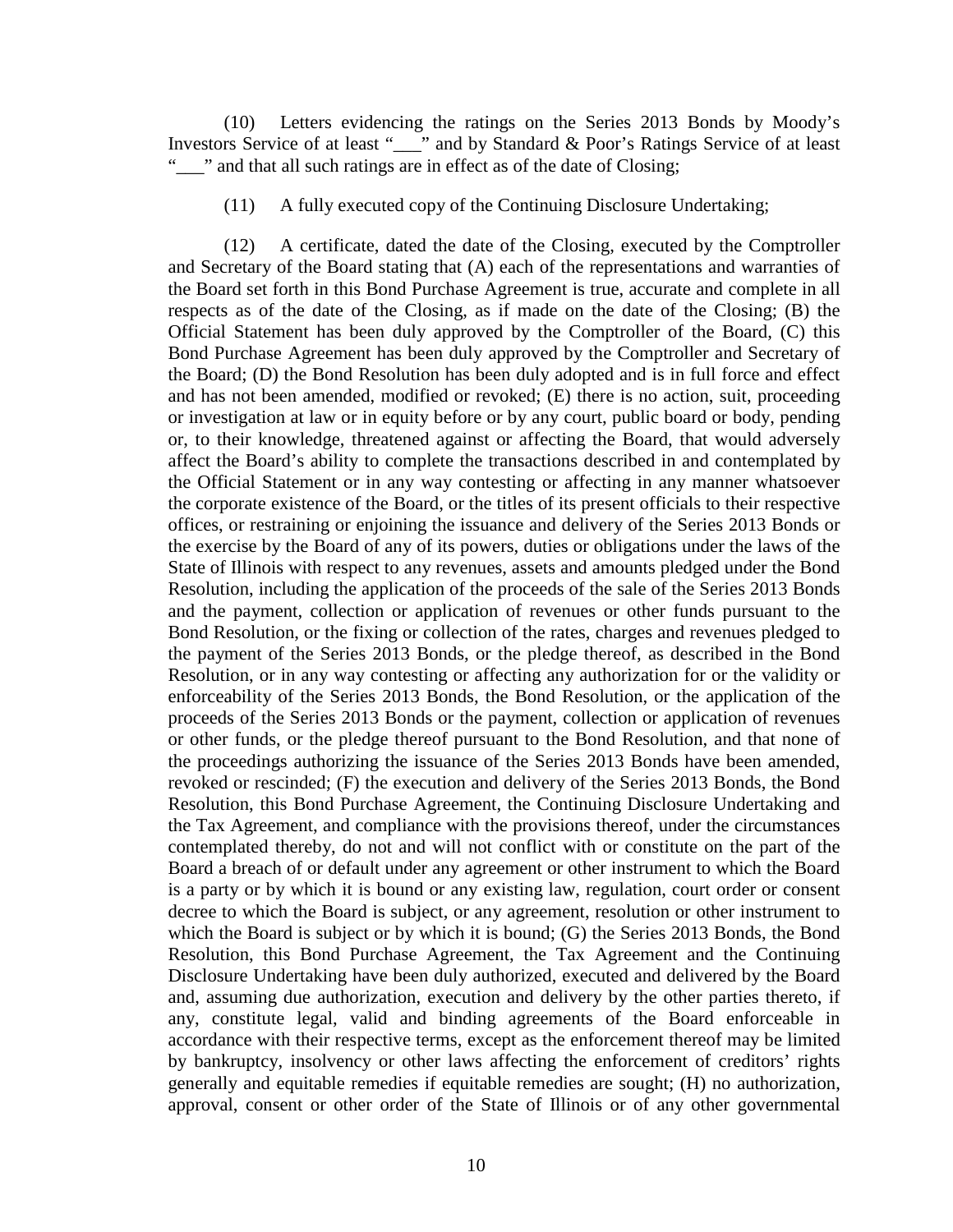authority or agency within the State of Illinois, other than the Board, is required for the valid issuance and delivery of the Series 2013 Bonds, the valid authorization, execution and delivery by the Board of the Bond Resolution, this Bond Purchase Agreement, the Tax Agreement and the Continuing Disclosure Undertaking; and (I) the information in the Official Statement did not as of its date and does not as of the Closing contain an untrue statement of material fact or omit to state a material fact required or necessary to make the statements therein, in light of the circumstances under which they were made, not misleading; and

(13) Such additional legal opinions, certificates, instruments and other documents as the Underwriters or counsel to the Underwriters may reasonably request to evidence the truth and accuracy, as of the date hereof and as of the date of the Closing, of the Board's representations and warranties contained herein and of the statements and information contained in the Official Statement and the due performance or satisfaction by the Board on or prior to the date of the Closing of all the respective agreements then to be performed and conditions then to be satisfied by the Board.

All of the opinions, letters, certificates, instruments and other documents mentioned above or elsewhere in this Bond Purchase Agreement shall be deemed to be in compliance with the provisions hereof if, but only if, they are in form and substance satisfactory to the Underwriters.

If the Board shall be unable to satisfy the conditions to the obligations of the Underwriters to purchase, to accept delivery of and to pay for the Series 2013 Bonds contained in this Bond Purchase Agreement, or if the obligations of the Underwriters to purchase, to accept delivery of and to pay for the Series 2013 Bonds shall be terminated for any reason permitted by this Bond Purchase Agreement, this Bond Purchase Agreement shall terminate and neither the Underwriters nor the Board shall be under any further obligation hereunder, except that the respective obligations of the Board and the Underwriters set forth in Sections 9 and 11 hereof shall continue in full force and effect.

In the event that the Underwriters fail (other than for a reason permitted hereunder) to accept and pay for the Series 2013 Bonds at the Closing as herein provided, the Underwriters shall pay to you an amount equal to 1% of the par amount of the Series 2013 Bonds as and for full liquidated damages for such failure and for any defaults hereunder on the part of the Underwriters and such amount shall constitute a full release and discharge of all claims and damages for such failure and for any and all such defaults, and the Board shall have no further action for damages, specific performance or any other legal or equitable relief against the Underwriters.

**9. Indemnification and Contribution**. The Board agrees, to the extent permitted by law, to indemnify and hold harmless each Underwriter and each person, if any, who controls any Underwriter within the meaning of either Section 15 of the Securities Act or Section 20 of the Securities Exchange Act of 1934, as amended (the "Exchange Act"), from and against any and all losses, claims, damages and liabilities caused by any untrue statement or alleged untrue statement of a material fact contained in the Official Statement or the Preliminary Official Statement, or any amendment or supplement thereto, or caused by any omission or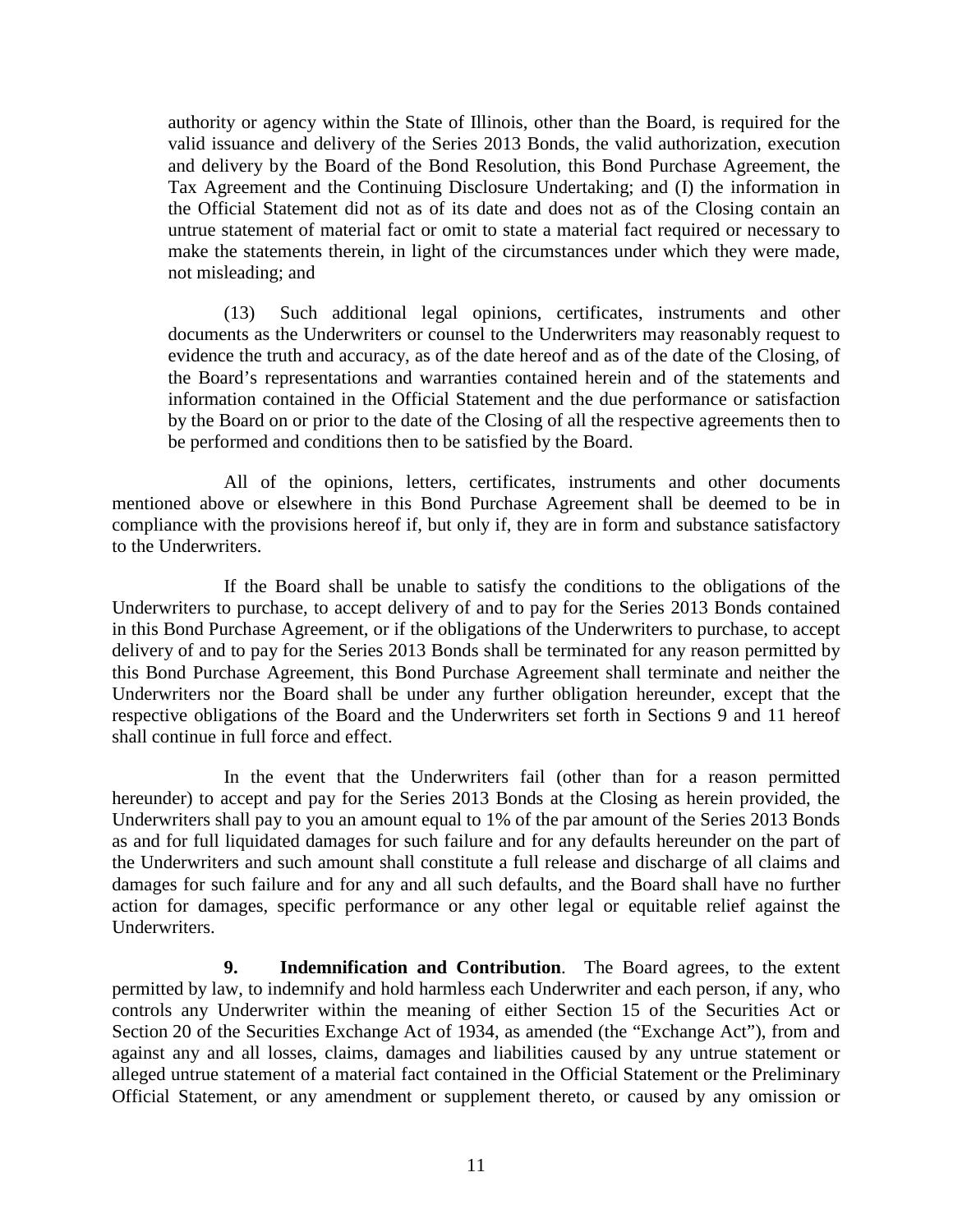alleged omission to state therein a material fact required to be stated therein or necessary to make the statements therein not misleading, except insofar as such losses, claims, damages or liabilities are caused by any such untrue statement or omission or alleged untrue statement or omission based upon information relating to the Underwriters furnished to the Board in writing by any Underwriter through BMO Capital Markets expressly for use therein.

Each Underwriter agrees, severally and not jointly, to indemnify and hold harmless the Board, its directors and its officers, but only with reference to information relating to such Underwriter furnished to the Board in writing by such Underwriter through BMO Capital Markets expressly for use in the Official Statement, the Preliminary Official Statement or any amendment or supplement thereto, under the heading "UNDERWRITING."

In case any proceeding (including any governmental investigation) shall be instituted involving any person in respect of which indemnity may be sought pursuant to either of the two preceding paragraphs, such person (hereinafter called the indemnified party) shall promptly notify the person against whom such indemnity may be sought (hereinafter called the indemnifying party) in writing and the indemnifying party upon request of the indemnified party, shall retain counsel reasonably satisfactory to the indemnified party to represent the indemnified party and any others the indemnifying party may designate in such proceeding and shall pay the fees and disbursements of such counsel related to such proceeding. In any such proceeding, any indemnified party shall have the right to retain its own counsel, but the fees and expenses of such counsel shall be at the expense of such indemnified party unless (i) the indemnified party and the indemnifying party shall have mutually agreed to the retention of such counsel or (ii) representation of both parties by the same counsel would be inappropriate due to actual or potential differing interests between them. It is understood that the indemnifying party shall not, in connection with any proceeding or related proceedings in the same jurisdiction, be liable for the fees and expenses of more than one separate firm (in addition to any local counsel) for all such indemnified parties, and that all such fees and expenses shall be reimbursed as they are incurred. Such firm shall be designated in writing by BMO Capital Markets in the case of parties indemnified pursuant to the first paragraph of this Section 9 and by the Board in the case of parties indemnified pursuant to the second paragraph of this Section 9. The indemnifying party shall not be liable for any settlement of any proceeding effected without its written consent, but if settled with such consent or if there be a final judgment for the plaintiff, the indemnifying party agrees to indemnify the indemnified party from and against any loss or liability by reason of such settlement or judgment. Notwithstanding the foregoing sentence, if at any time an indemnified party shall have requested an indemnifying party to reimburse the indemnified party for fees and expenses of counsel contemplated by the third sentence of this paragraph, the indemnifying party agrees that it shall be liable for any settlement of any proceeding effected without its written consent if (i) such settlement is entered into more than 30 days after receipt by such indemnifying party of the aforesaid request and (ii) such indemnifying party shall not have reimbursed the indemnified party, in accordance with such request prior to the date of such settlement. No indemnifying party shall, without the prior written consent of the indemnified party, effect any settlement of any pending or threatened proceeding in respect of which any indemnified party is or could have been a party and indemnity could have been sought hereunder by such indemnified party, unless such settlement includes an unconditional release of such indemnified party from all liability on claims that are the subject matter of such proceeding.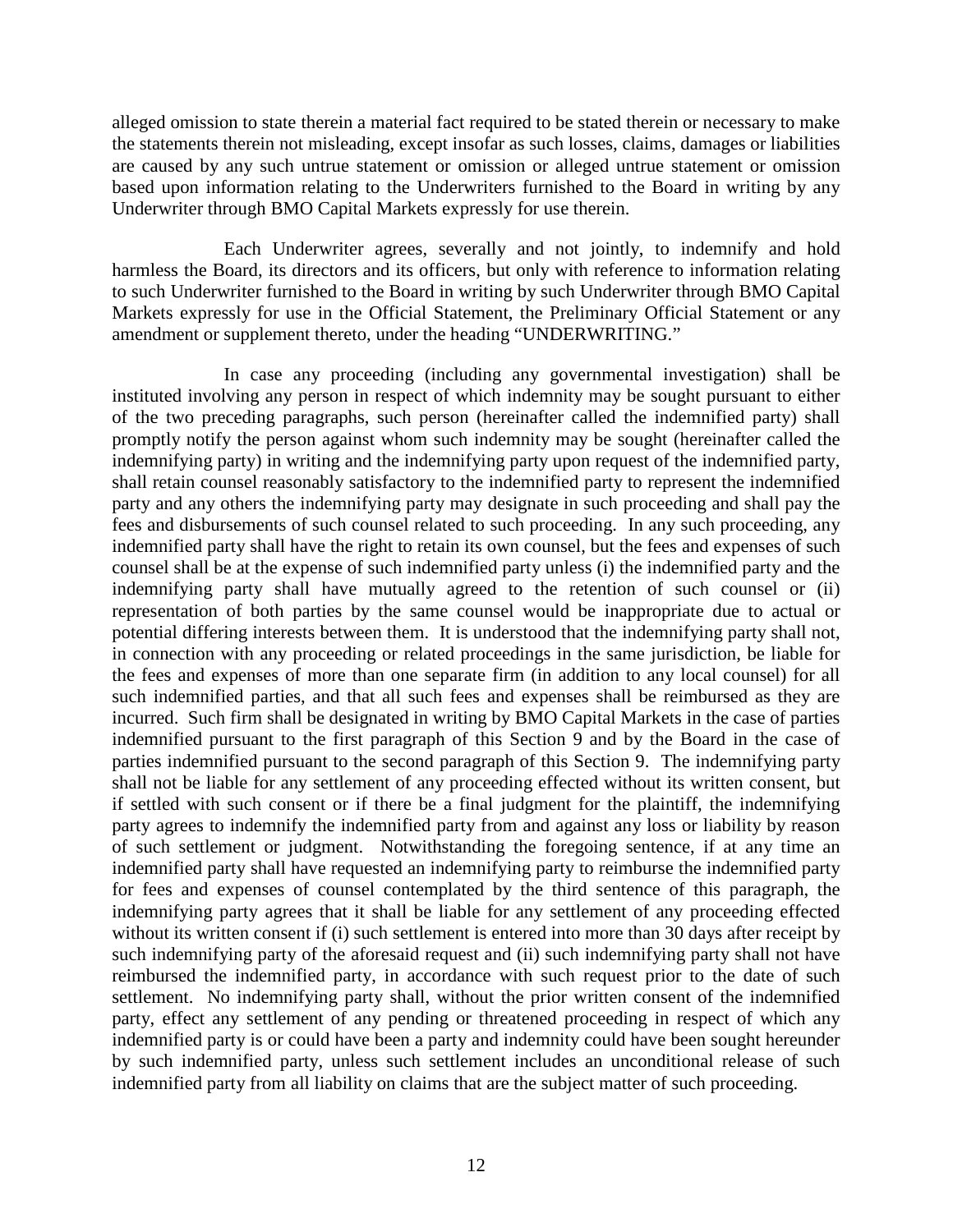If the indemnification provided for in the first or second paragraphs of this Section 9 is unavailable to an indemnified party in respect of any losses, claims, damages or liabilities referred to therein, then each indemnifying party under such paragraph, in lieu of indemnifying such indemnified party thereunder, shall contribute to the amount paid or payable by such indemnified party as a result of such losses, claims, damages or liabilities (i) in such proportion as is appropriate to reflect the relative benefits received by the Board and the Underwriters from the offering of the Series 2013 Bonds or (ii) if the allocation provided by clause (i) above is not permitted by applicable law, in such proportion as is appropriate to reflect not only the relative benefits referred to in clause (i) above but also the relative fault of the Board and of the Underwriters in connection with the statements or omissions that resulted in such losses, claims, damages or liabilities, as well as any other relevant equitable considerations. The relative benefits received by the Board and the Underwriters shall be deemed to be in the same respective proportions as the net proceeds from the offering (before deducting expenses) received by the Board and the total underwriting discounts and commissions received by the Underwriters, bear to the aggregate public offering price of the Series 2013 Bonds. The relative fault of the Board and the Underwriters shall be determined by reference to, among other things, whether the untrue or alleged untrue statement of a material fact or the omission or alleged omission to state a material fact relates to information supplied by the Board or by the Underwriters and the parties' relative intent, knowledge, access to information and opportunity to correct or prevent such statement or omission.

The Board and the Underwriters agree that it would not be just and equitable if contribution pursuant to this Section were determined by allocation (even if the Underwriters were treated as one entity for such purpose) or by any other method of allocation that does not take account of the equitable considerations referred to in the immediately preceding paragraph. The amount paid or payable by an indemnified party as a result of the losses, claims, damages and liabilities referred to in the immediately preceding paragraph shall be deemed to include, subject to the limitations set forth above, any legal or other expenses reasonably incurred by such indemnified party in connection with investigating or defending any such action or claim. Notwithstanding the provisions of this Section, no Underwriter shall be required to contribute any amount in excess of the amount by which the total price at which the Series 2013 Bonds underwritten by it and distributed to the public were offered to the public exceeds the amount of any damages that such Underwriter has otherwise been required to pay by reason of such untrue or alleged untrue statement or omission or alleged omission. No person guilty of fraudulent misrepresentation shall be entitled to contribution from any person who was not guilty of such fraudulent misrepresentation. The Underwriters' obligations to contribute pursuant to this Section are several in proportion to their respective underwriting percentages (as set forth in their Agreement Among Underwriters) and not joint.

The indemnity and contribution agreements contained in this Section and the representations and warranties of the Board contained in this Bond Purchase Agreement shall remain operative and in full force and effect regardless of (1) any termination of this Bond Purchase Agreement, (ii) any investigation made by or on behalf of any Underwriter or any person controlling any Underwriter or by or on behalf of the Board, its officers or directors or any other person controlling the Board and (iii) acceptance of and payment for any of the Series 2013 Bonds.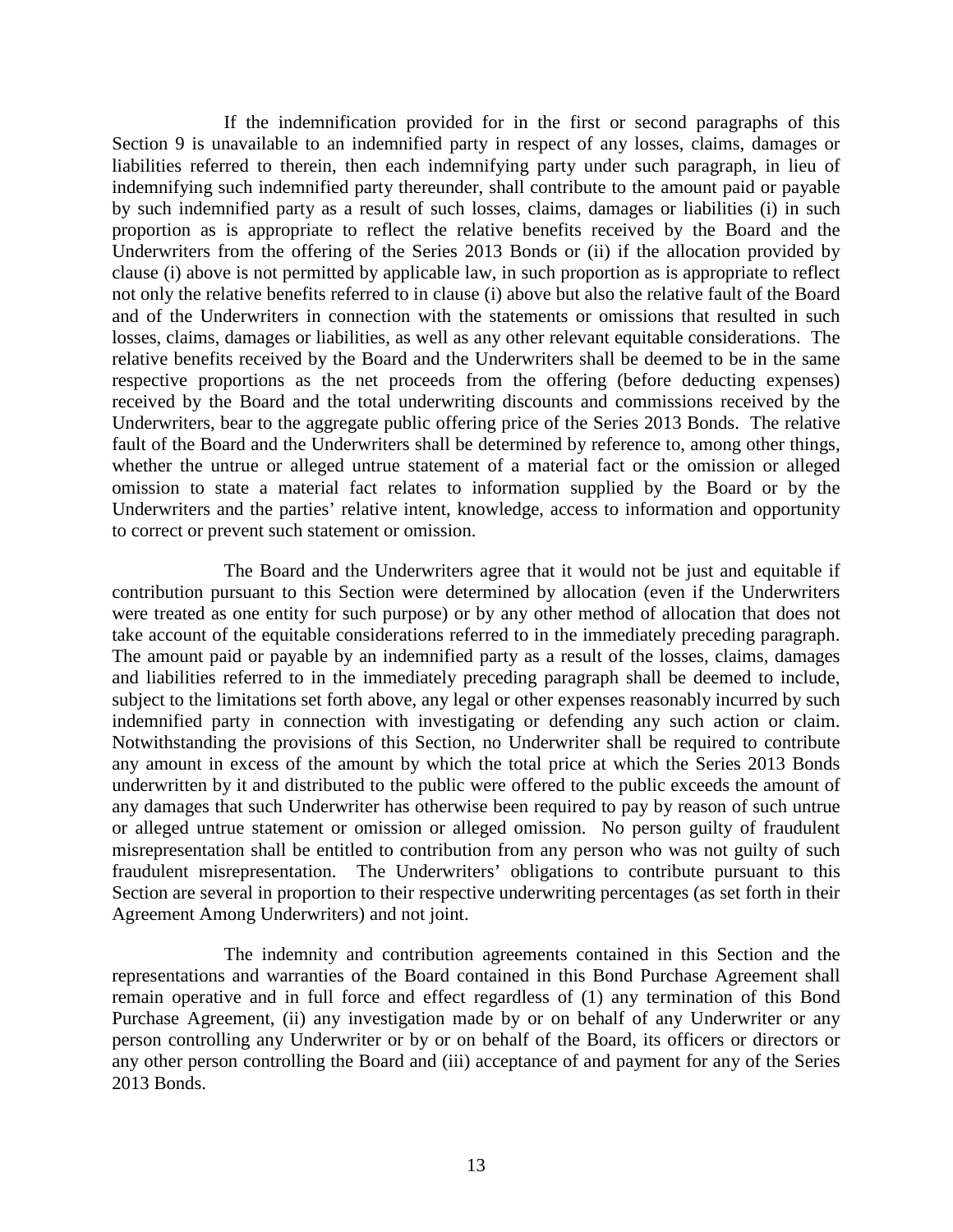**10. Termination**. The Underwriters shall have the right to terminate their obligations under this Bond Purchase Agreement to purchase, to accept delivery of and to pay for the Series 2013 Bonds by notifying the Board of their election to do so if, after the execution hereof and prior to the Closing:

(a) (i) Legislation (including any amendment thereto) shall have been introduced in or adopted by either House of the Congress of the United States or recommended to the Congress or otherwise endorsed for passage by the President of the United States, the Treasury Department of the United States, the Internal Revenue Service or the Chairman or ranking minority member of the Committee on Finance of the United States or the Committee on Ways and Means of the United States House of Representatives, or legislation is proposed for consideration by either such committee by any member thereof or presented as an option for consideration by either such committee by the staff of such committee, or by the staff of the Joint Committee on Taxation of the Congress of the United States, or a bill to amend the Internal Revenue Code (which, if enacted, would be effective as of a date prior to the Closing) shall be filed in either house, or (ii) a decision shall have been rendered by a court established under Article III of the Constitution of the United States or by the United States Tax Court, or (iii) an order, filing, ruling or regulation shall have been issued or proposed by or on behalf of the Treasury Department of the United States or the Internal Revenue Service or any other agency of the United States, or (iv) a release or official statement shall have been issued by the President of the United States or by the Treasury Department of the United States or by the Internal Revenue Service, the effect of which, in any such case described in clauses (i), (ii), (iii), or (iv), would be to impose, directly or indirectly, Federal income taxation upon interest received on obligations of the general character of the Series 2013 Bonds or upon income of the general character to be derived by the Board, other than as imposed on the Series 2013 Bonds and income therefrom under the Federal tax laws in effect on the date hereof, in such a manner as in the judgment of the Underwriters would make it impracticable to market the Series 2013 Bonds on the terms and in the manner contemplated in the Official Statement;

(b) Any action shall have been taken by the Securities and Exchange Commission or by a Court that would require registration of any security under the Securities Act of 1933, as amended, or qualification of any indenture under the Trust Indenture Act of 1939, as amended, in connection with the public offering of the Series 2013 Bonds, or any action shall have been taken by any court or by any governmental authority suspending the use of the Official Statement or any amendment or supplement thereto, or any proceeding for that purpose shall have been initiated or threatened in any such court or by any such authority;

(c) (i) the Constitution of the State shall be amended or an amendment shall be proposed, or (ii) legislation shall be enacted or introduced, or (iii) a decision shall have been tendered as to matters of Illinois law, or (iv) any order, ruling or regulation shall have been issued or proposed by or on behalf of the State by an official, agency or department thereof, affecting the tax status of the Board, its property or income, its notes or bonds (including the Series 2013 Bonds) or the interest thereon, that in the judgment of the Underwriters would make it impracticable to market the Series 2013 Bonds on the terms and in the manner contemplated in the Official Statement;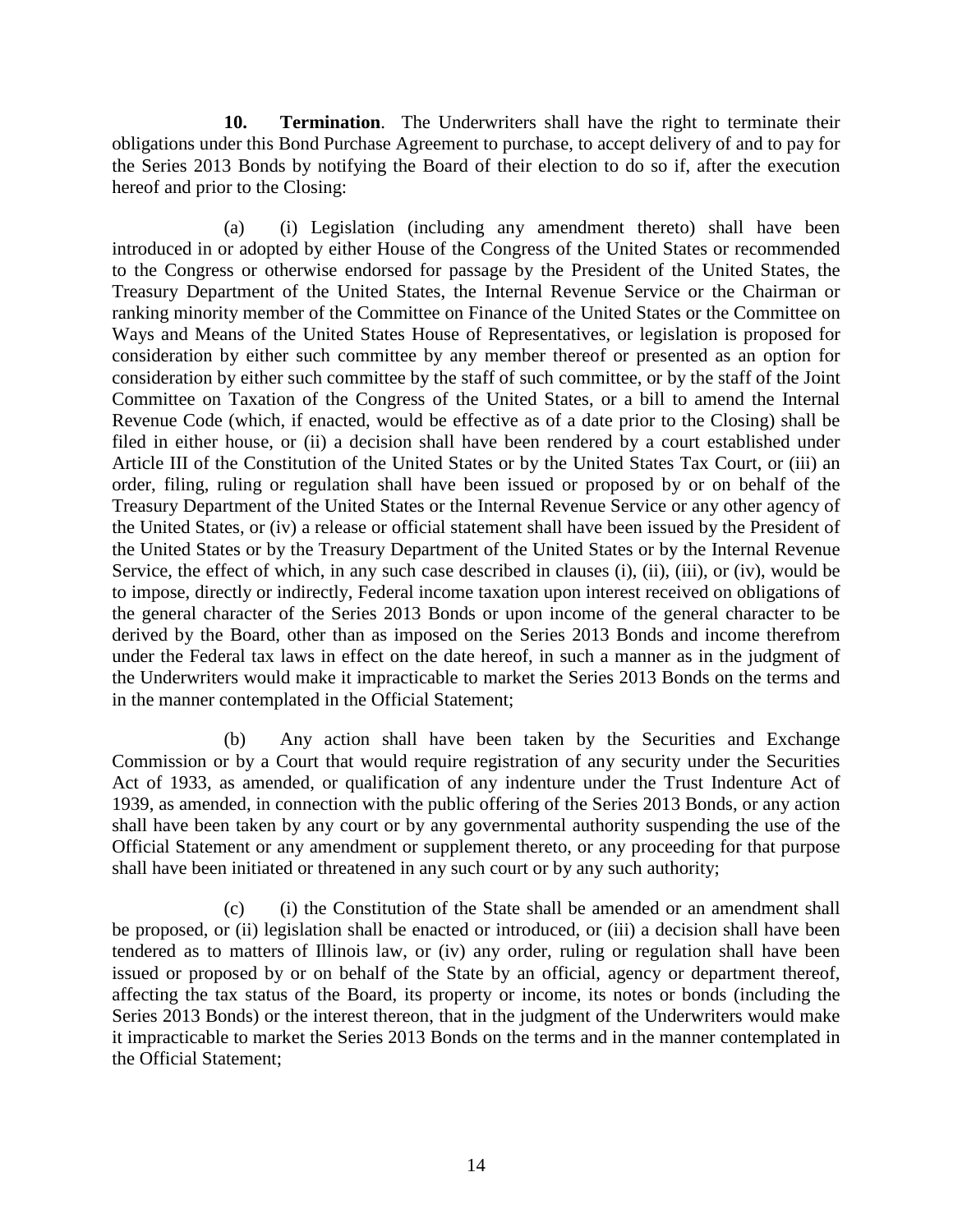(d) any fact or event shall exist or have existed that, in the Underwriters' judgment, requires or has required an amendment of or supplement to the Official Statement;

(e) (i) trading generally shall have been suspended or materially limited on or by, as the case may be, any of the New York Stock Exchange, the American Stock Exchange, the Financial Industry Regulatory Authority, the Chicago Board Options Exchange, the Chicago Mercantile Exchange or the Chicago Board of Trade, (ii) trading of any securities of the Board shall have been suspended on any exchange or in any over-the-counter market, (iii) a general moratorium on commercial banking activities in New York shall have been declared by either Federal or New York State authorities or a major financial crisis or a material disruption in commercial banking or securities settlement or clearances services shall have occurred, or (iv) there shall have occurred any outbreak or escalation of hostilities or any change in financial markets or any calamity or crisis that, in the judgment of the Underwriters, is material and adverse and (b) in the case of any of the events specified in clauses (i) through (iv), such event singly or together with any other such event makes it, in the judgment of the Underwriters, impracticable to market the Series 2013 Bonds on the terms and in the manner contemplated in the Official Statement;

(f) there shall have occurred any downgrading, or any notice shall have been given of (A) any intended or potential downgrading or (B) any review or possible change that does not indicate the direction of a possible change, in the rating accorded any of the Board's obligations (including the rating to be accorded the Series 2013 Bonds) by Moody's or S&P;

(g) legislation shall have been enacted by the Federal government or the State of Illinois, a decision of any Federal or State of Illinois court shall have been made, or a ruling or regulation (proposed, temporary or final) of the Securities and Exchange Commission or other governmental agency shall have been made or issued that, in the opinion of counsel for the Underwriters, has the effect of requiring the contemplated distribution of the Series 2013 Bonds or any agreement offered in connection therewith to be registered under the Securities Act of 1933, as amended, or the Bond Resolution to be qualified as an indenture under the Trust Indenture Act of 1939, as amended; or

(h) the purchase of and payment for the Series 2013 Bonds by the Underwriters, or the resale of the Series 2013 Bonds by the Underwriters, on the terms and conditions herein provided shall be prohibited by any applicable law, governmental authority, board, agency or commission.

(i) There is a withdrawal of any rating on any of the Board's debt obligations substantially similar to the Series 2013 Bonds.

### **11. Expenses**.

(a) The Underwriters shall be under no obligation to pay, and the Board shall pay, any expenses incident to the performance of the Board's obligations hereunder, including, but not limited to (i) the cost of preparation and printing of the Series 2013 Bonds, (ii) the fees and disbursements of Chapman and Cutler LLP, Bond Counsel to the Board; (iii) the fees and expenses of Freeborn & Peters LLP, Special Issuer's Counsel to the Board; (iv) the fees and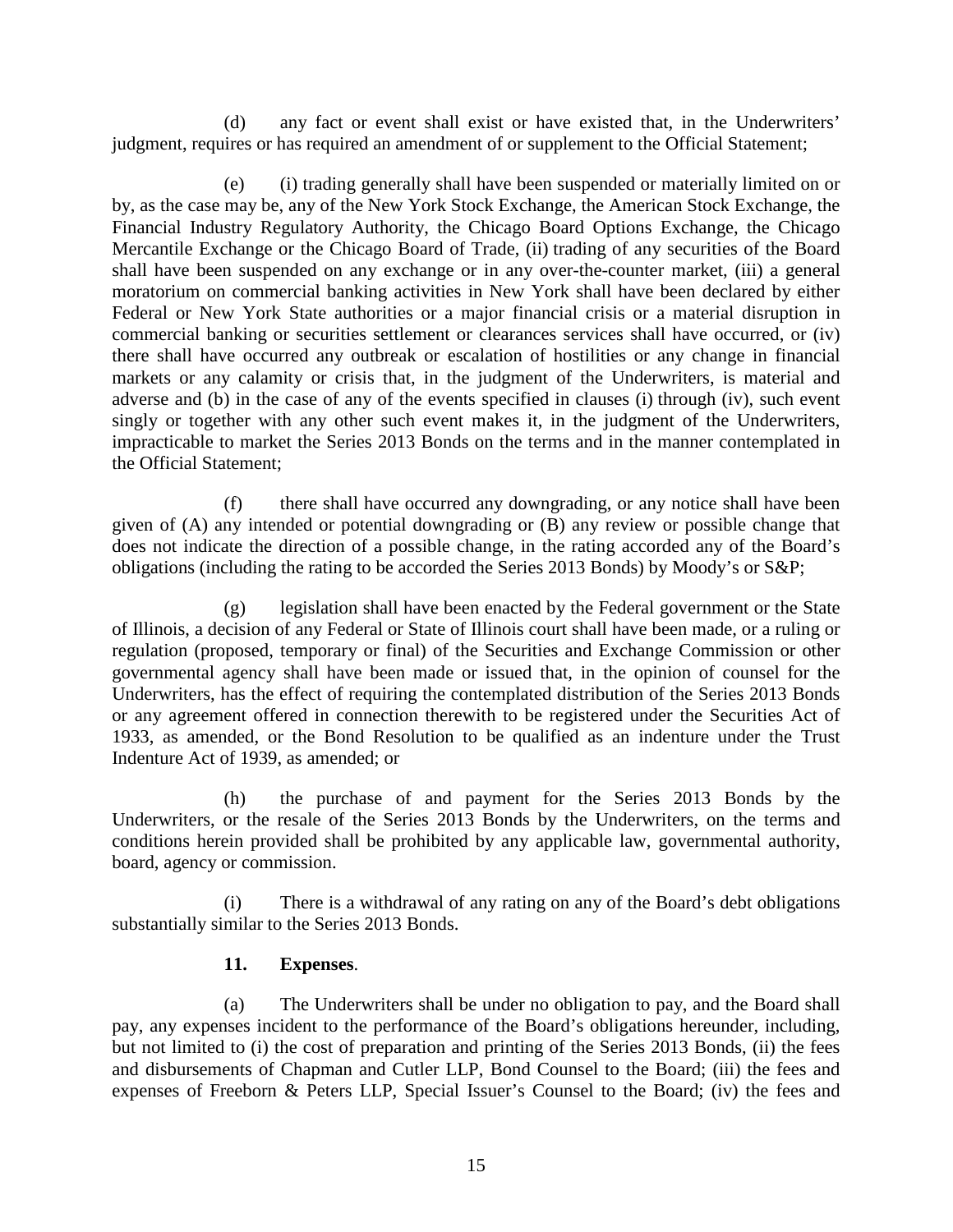disbursements of Public Financial Management, Inc. for its services as Financial Advisor to the Board; (v) the fees and disbursements of any other engineers, accountants, and other experts, consultants or advisers retained by the Board; (vi) the fees, if any, for bond ratings and (vii) the costs of printing and distribution of the Preliminary Official Statement and the Official Statement.

(b) The Underwriters shall pay (i) the cost of preparation and printing of this Bond Purchase Agreement, the Agreement Among Underwriters and any Blue Sky Survey; (ii) all advertising expenses in connection with the public offering of the Series 2013 Bonds; and (iii) all other expenses incurred by them or any of them in connection with the public offering of the Series 2013 Bonds, including the fees and disbursements of counsel retained by them.

(c) If this Bond Purchase Agreement shall be terminated by the Underwriters because of any failure or refusal on the part of the Board to comply with the terms or to fulfill any of the conditions of this Bond Purchase Agreement, or if for any reason the Board shall be unable to perform its obligations under this Bond Purchase Agreement, the Board will reimburse the Underwriters for all out-of-pocket expenses (including the fees and disbursements of their counsel) reasonably incurred by the Underwriters in connection with this Bond Purchase Agreement or the offering contemplated hereunder.

**12. Selection of the Underwriters**. The Board acknowledge and agree that: (i) the primary role of Underwriters is to purchase securities, for resale to investors, in an arm'slength commercial transaction between the Board and the Underwriters and that the Underwriters have financial and other interests that differ from those of the Board; (ii) the Underwriters are not acting as municipal advisors, financial advisors, or fiduciaries to the Board and have not assumed any advisory or fiduciary responsibility to the Board with respect to the transaction contemplated hereby and the discussions, undertakings and procedures leading thereto (irrespective of whether the Underwriters have provided other services or are currently providing other services to the Board on other matters); (iii) the only obligations that the Underwriters have to the Board with respect to the transaction contemplated hereby expressly are set forth in this Bond Purchase Agreement; and (iv) the Board has consulted its own financial and/or municipal, legal, accounting, tax and other advisors, as applicable, to the extent it deems appropriate. The Board has engaged a municipal advisor in this transaction that has legal fiduciary duties to the Board.

**13. Notices**. Any notice or other communication to be given to the Board under this Bond Purchase Agreement may be given by delivering the same in writing to: (i) University of Illinois, Office of the Comptroller, 354 Henry Administration Building, 506 South Wright Street, Urbana, Illinois 61801, Attention: Walter K. Knorr, Comptroller and (ii) University of Illinois, Director of Capital Financing, 209 Henry Administration Building, MC-339, 506 South Wright Street, Urbana, Illinois 61801-3620, Attention: Robert L. Plankenhorn, and any notice or other communication to be given to the Underwriters under this Bond Purchase Agreement may be given by delivering the same in writing to BMO Capital Markets, 115 South LaSalle Street, 37W, Chicago, Illinois 60603, Attention: David Johnson.

**14. Parties in Interest**. This Bond Purchase Agreement as heretofore specified shall constitute the entire agreement between us and is made solely for the benefit of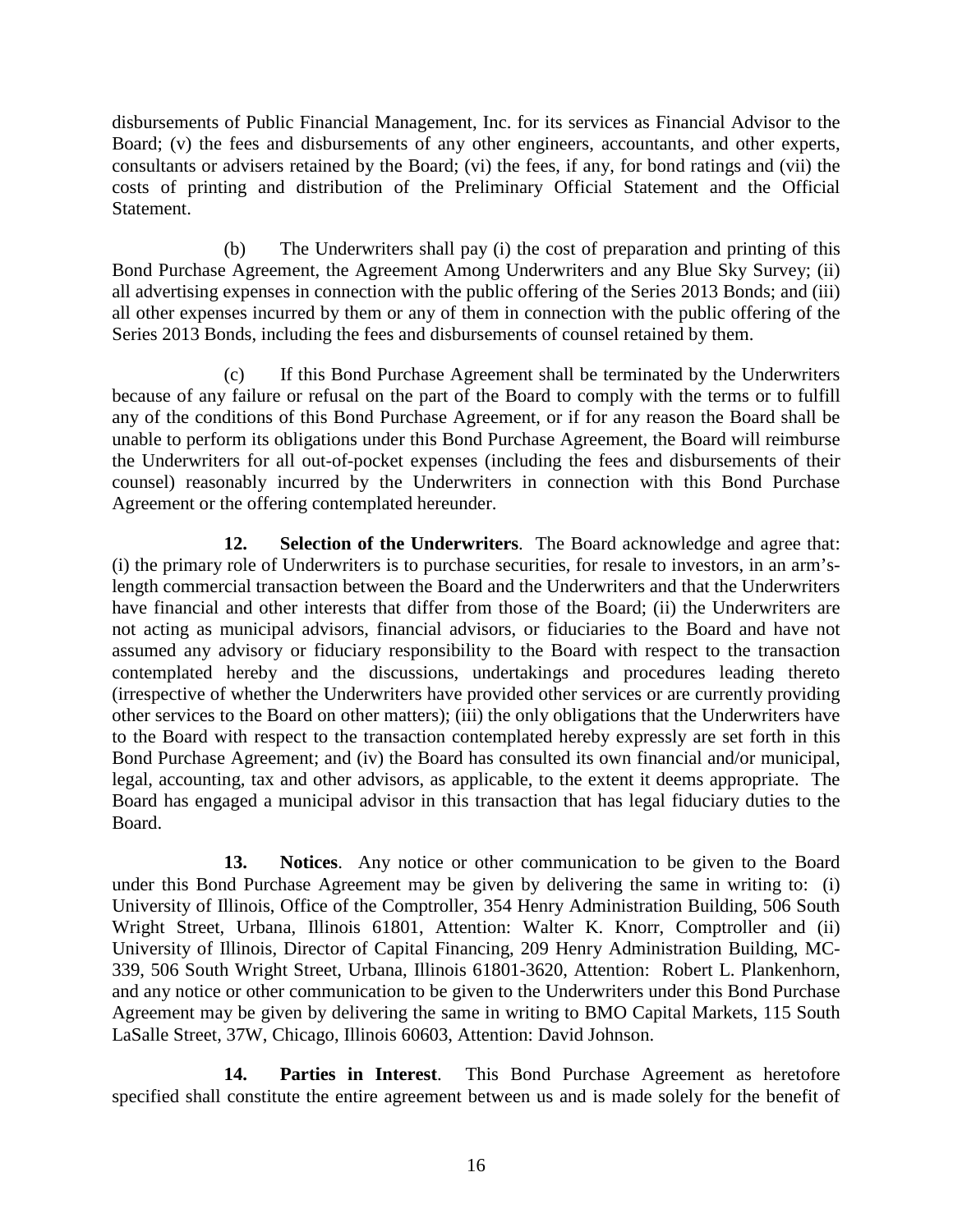the Board and the Underwriters (including successors or assigns of any Underwriter) and no other person shall acquire or have any right hereunder or by virtue hereof. This Bond Purchase Agreement may not be assigned by the Board. All of the Board's representations, warranties and agreements contained in this Bond Purchase Agreement shall remain operative and in full force and effect, regardless of (i) any investigations made by or on behalf of any of the Underwriters; (ii) delivery of and payment for the Series 2013 Bonds pursuant to this Bond Purchase Agreement; and (iii) any termination of this Bond Purchase Agreement. This Bond Purchase Agreement shall be amended only with the prior written consent of the Board and the Underwriter.

**15. Effectiveness**. This Bond Purchase Agreement shall become effective upon the acceptance hereof by the Board and shall be valid and enforceable at the time of such acceptance.

**16. Choice of Law**. This Bond Purchase Agreement shall be governed by and construed in accordance with the laws of the State of Illinois.

**17. Representative Capacity**. Any authority, right, discretion or other power conferred upon the Underwriters under any provision of this Bond Purchase Agreement may be exercised jointly by the Underwriters or by BMO Capital Markets, on behalf of the Underwriters, and the Board shall be entitled to rely upon any request, notice or statement if the same shall have been given or made by the Underwriters jointly or by BMO Capital Markets on behalf of all of the Underwriters.

**18. Severability**. If any provision of this Bond Purchase Agreement shall be held or deemed to be or shall, in fact, be invalid, inoperative or unenforceable as applied in any particular case in any jurisdiction or jurisdictions, or in all jurisdictions because it conflicts with any provisions of any Constitution, statute, rule of public policy, or any other reason, such circumstances shall not have the effect of rendering the provision in question invalid, inoperative or unenforceable in any other case or circumstance, or of rendering any other provision or provisions of this Bond Purchase Agreement invalid, inoperative or unenforceable to any extent whatever.

**19. Business Day**. For purposes of this Bond Purchase Agreement, "business day" means any day on which the New York Stock Exchange is open for trading.

**20. Section Headings**. Section headings have been inserted in this Bond Purchase Agreement as a matter of convenience of reference only, and it is agreed that such section headings are not a part of this Bond Purchase Agreement and will not be used in the interpretation of any provisions of this Bond Purchase Agreement.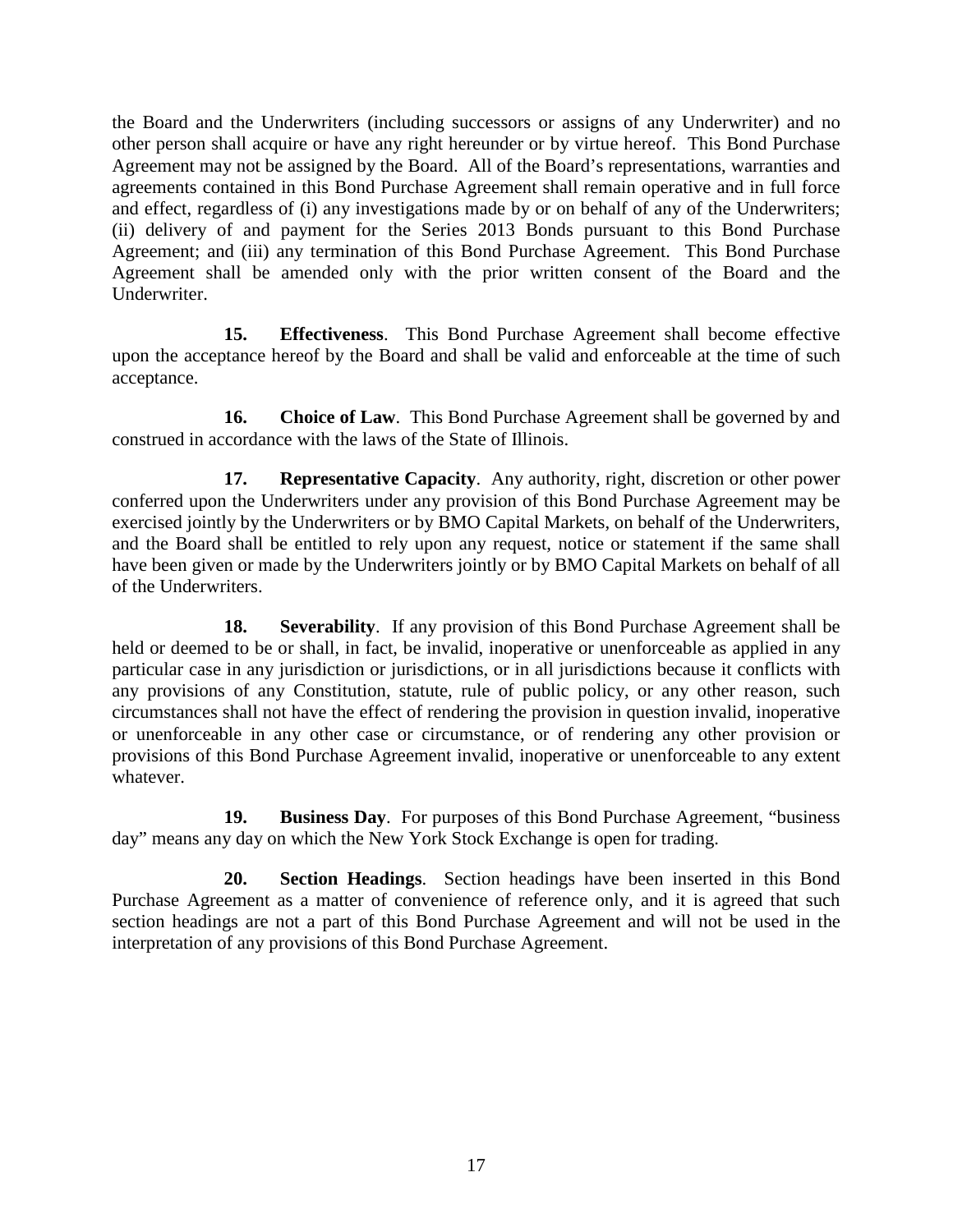**21. Counterparts**. This Bond Purchase Agreement may be executed in several counterparts each of which shall be regarded as an original (with the same effect as if the signatures thereto and hereto were upon the same document) and all of which shall constitute one and the same document.

Very truly yours,

BMO CAPITAL MARKETS GKST, Inc., acting on behalf of itself and the other Underwriter

 $By$ <sub>-</sub>

Managing Director

Accepted and agreed to this  $\frac{1}{\text{day of}}$   $\frac{1}{\text{day of}}$   $\frac{1}{\text{day of}}$ 

THE BOARD OF TRUSTEES OF THE UNIVERSITY OF ILLINOIS

 $By_$ 

Walter K. Knorr Comptroller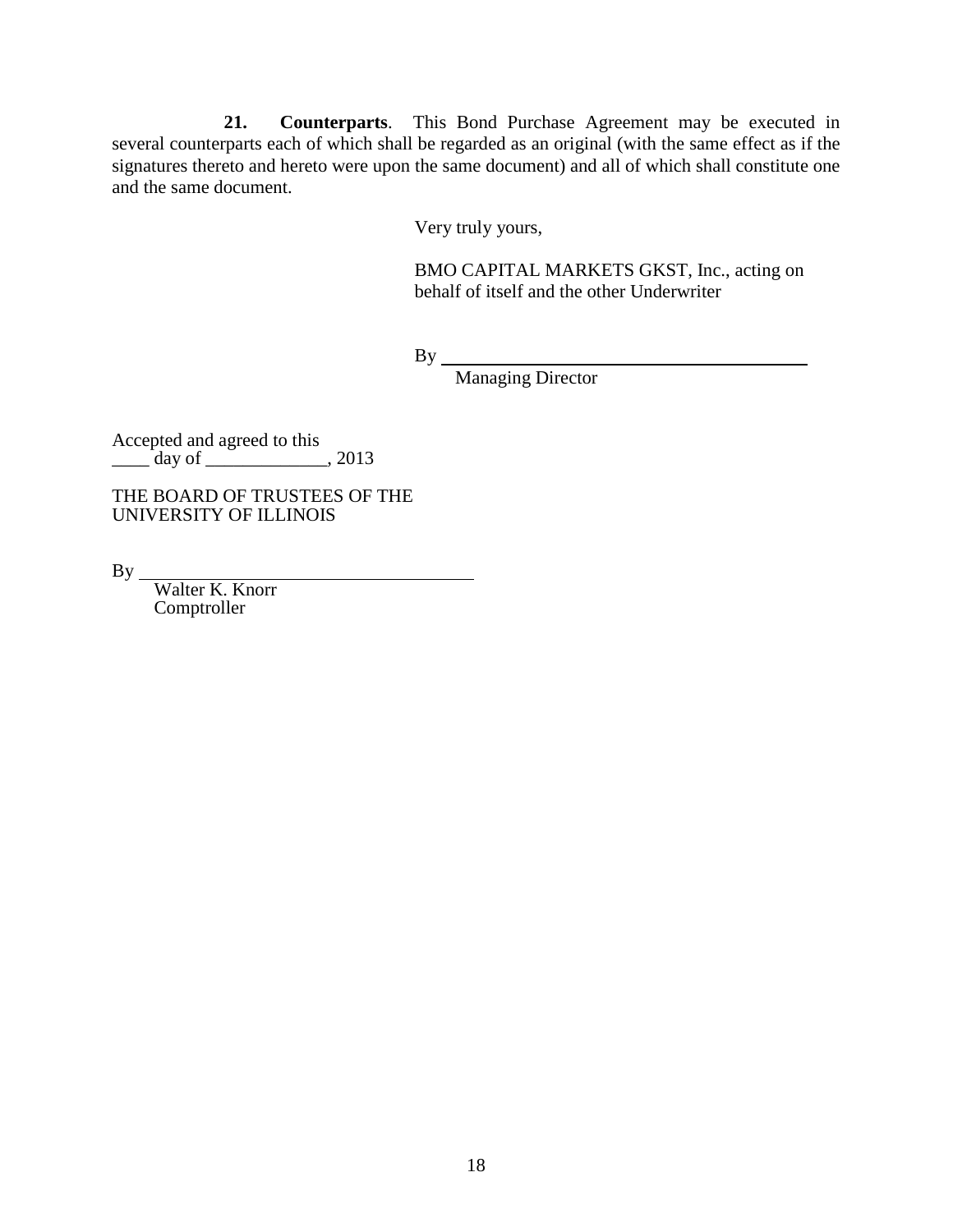#### SCHEDULE 1

 $\frac{\sqrt{2}}{2}$ 

The Board of Trustees of The University of Illinois University of Illinois Health Services Facilities System Revenue Bonds, Series 2013

- 1. Principal Amount: \$
- 2. Dated: \_\_\_\_\_\_\_\_\_\_\_\_\_ \_\_\_, 2013
- 3. Maturities and Interest Rates:

| Maturity<br>(October 1) | Amounts | Interest<br>Rate | Yield | Maturity<br>(October 1)                                                                | Amounts | Interest<br>Rate | Yield |
|-------------------------|---------|------------------|-------|----------------------------------------------------------------------------------------|---------|------------------|-------|
|                         | S       | $\%$             | $\%$  |                                                                                        |         | $\%$             | $\%$  |
|                         |         |                  |       | % Term Bonds Due October 1, 20 to Yield %<br>% Term Bonds Due October 1, 20 to Yield % |         |                  |       |

#### 4. Optional Redemption

The Series 2013 Bonds maturing on or after October 1, 20\_\_ are subject to redemption prior to maturity at the option of the Board, in whole or in part on any date on or after October 1, 20\_\_, and if in part, from the maturities designated by the Board and within a single maturity by lot as selected by the Trustee, at the redemption price of par, plus accrued interest to the date of redemption.

#### 5. Mandatory Sinking Fund Redemption

The Series 2013 Bonds maturing on October 1, 20\_\_, are subject to mandatory redemption in part by lot on October 1, in each of the years listed below, at a redemption price equal to 100% of the principal amount redeemed plus accrued interest thereon to the redemption date, in the principal amount set forth below next to such year:

\$

(maturity)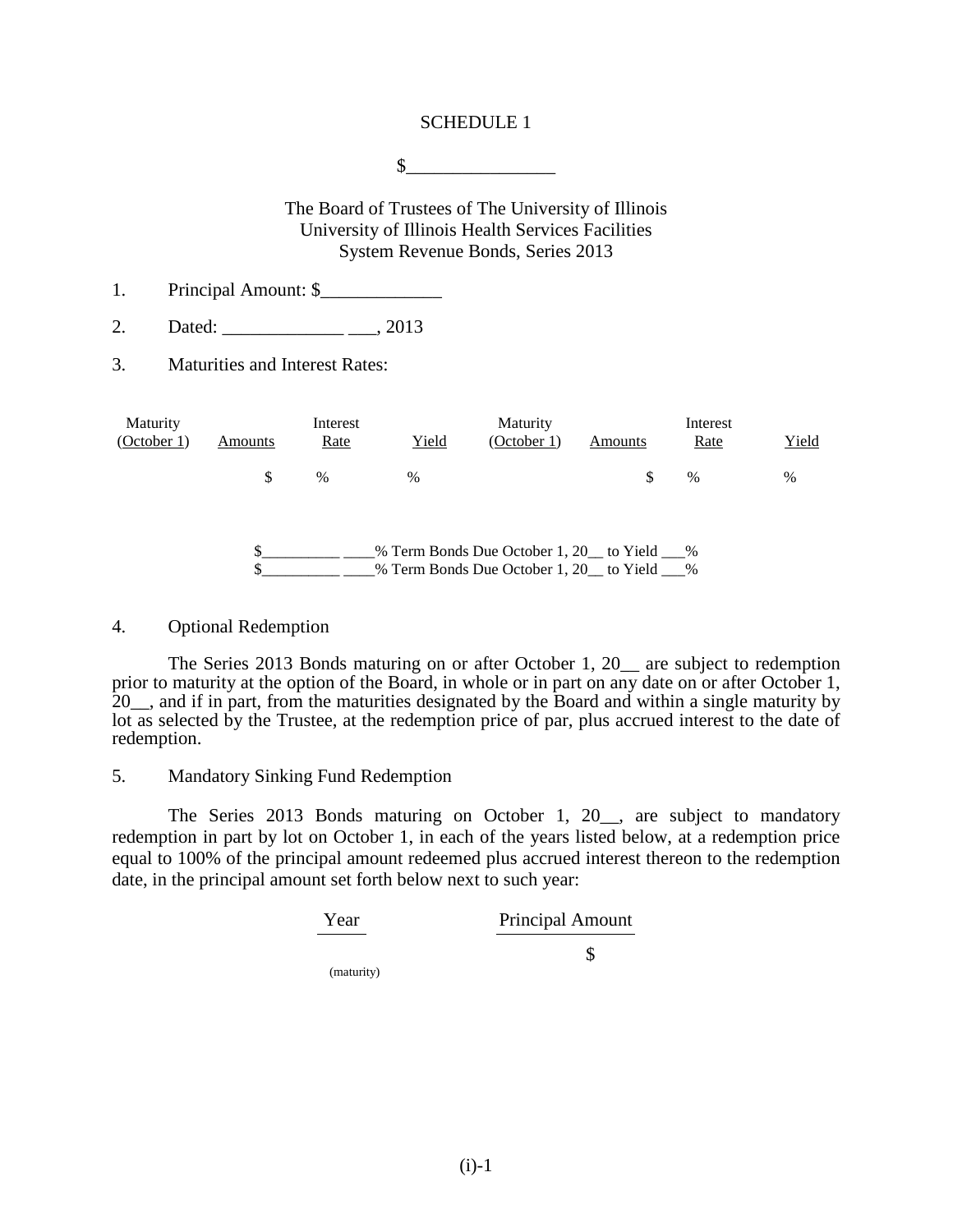# EXHIBIT A-1

FORM OF OPINION OF UNIVERSITY'S COUNSEL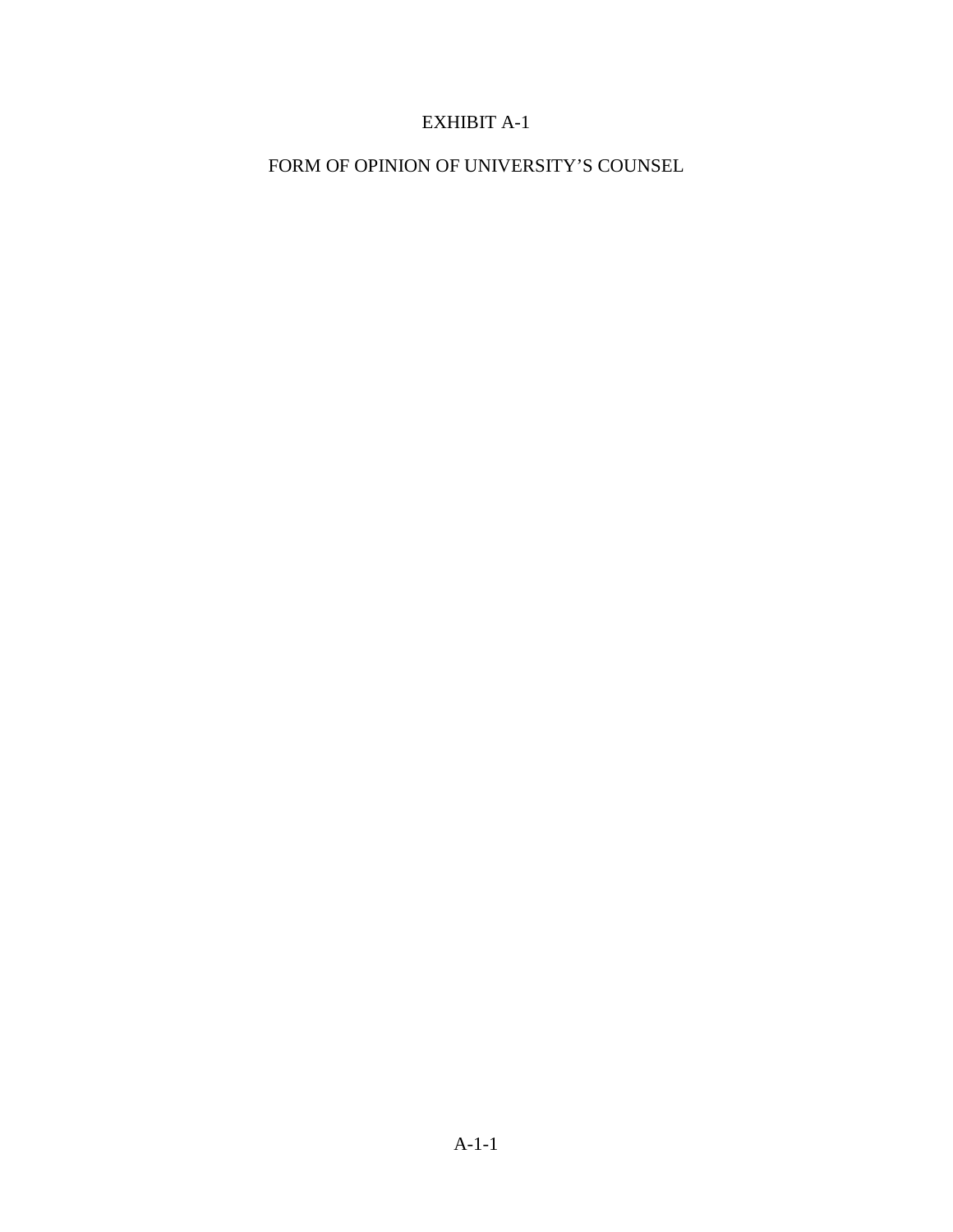## EXHIBIT A-2

FORM OF OPINION OF BOARD'S SPECIAL COUNSEL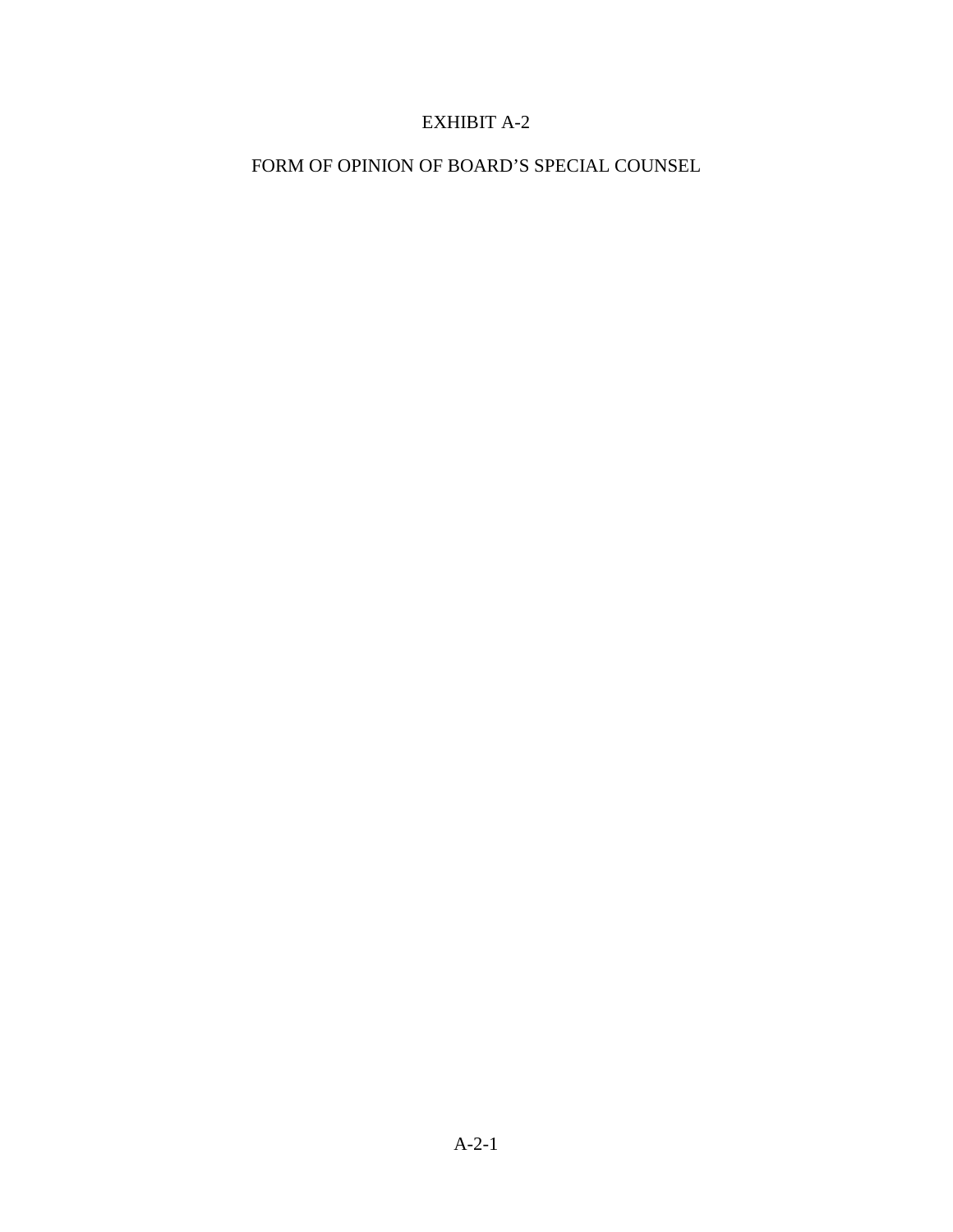# EXHIBIT B

SUPPLEMENTAL OPINION OF BOND COUNSEL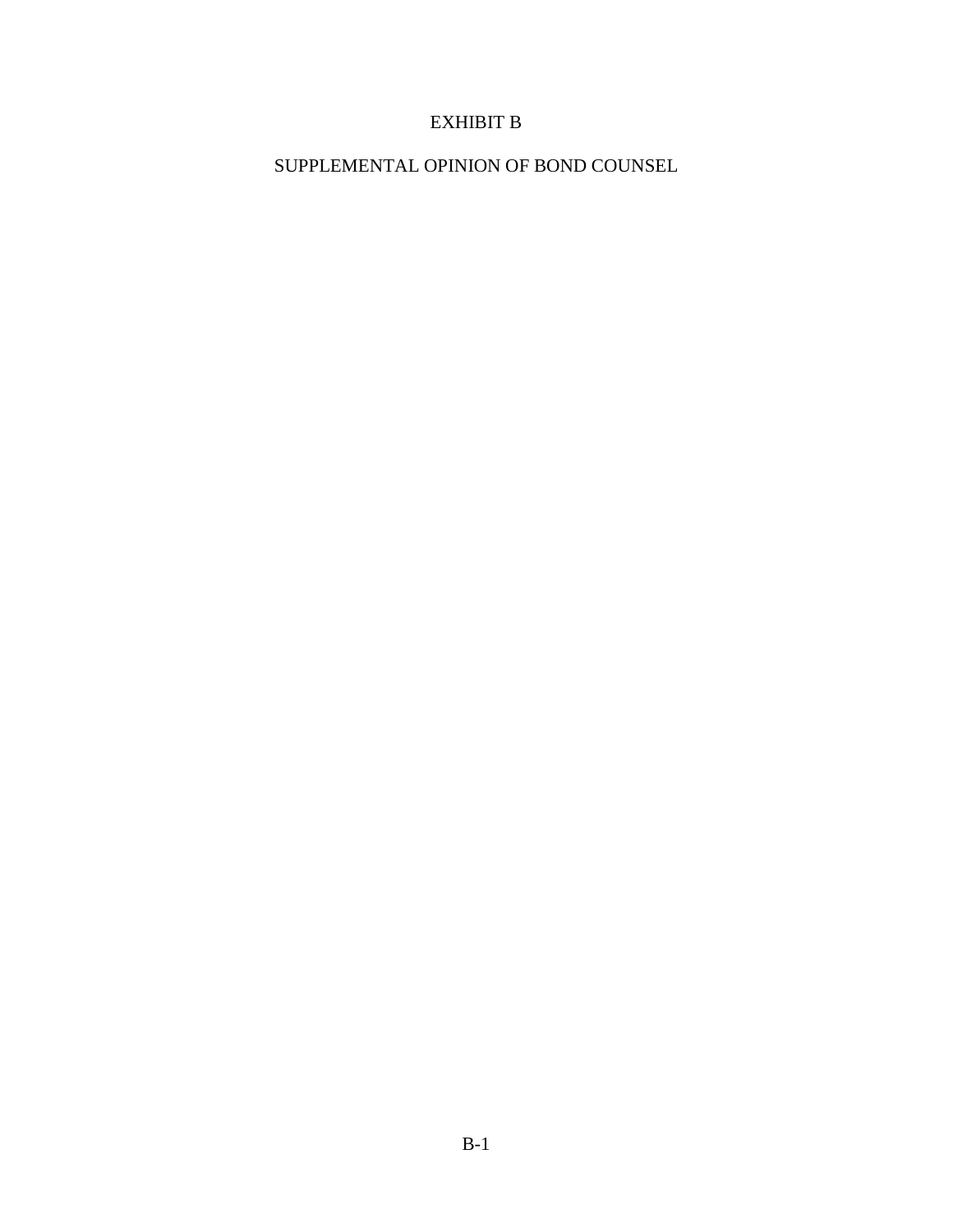111 West Monroe Street Chicago, Illinois 60603

T 312.845.3000 F 312.701.2361 www.chapman.com

[Date of Issuance of the Series 2013 Bonds]

BMO Capital Markets GKST, Inc. and M. R. Beal & Company, as the Underwriters named in the Bond Purchase Agreement described below

The Board of Trustees of the University of Illinois Urbana, Illinois

Re: The Board of Trustees of the University of Illinois University of Illinois Health Services Facilities System Revenue Bonds, Series 2013

Ladies and Gentlemen:

This opinion is being delivered to you pursuant to Section 8(e)(6) of the Bond Purchase Agreement, dated \_\_\_\_\_\_\_\_\_\_\_, 2013 (the *"Bond Purchase Agreement"*), between The Board of Trustees of the University of Illinois (the *"Board"*), and the Underwriters named therein (the *"Underwriters"*). We have acted as bond counsel in connection with the issuance and delivery by the Board of its \$ Thiversity of Illinois Health Services Facilities System Revenue Bonds, Series 2013 (the *"Series 2013 Bonds"*). As bond counsel, we have examined the proceedings, certificates, records and documents that we have deemed necessary and relevant as a basis for the opinions hereinafter set forth. During the course of this examination, we have assumed the genuineness of all signatures and the authenticity of all documents submitted to us as originals and the conformity to original documents of all documents submitted to us as certified copies. Terms used and not defined herein shall have the meanings ascribed to them in the Bond Purchase Agreement.

Based upon the foregoing, we are of the opinion that:

1. The Board is a body corporate and politic of the State of Illinois (the *"State"*) duly created, organized and existing under the laws of the State, including the University of Illinois Act (110 ILCS 305/0.01 *et seq.*), as amended and supplemented (the *"Act"*), and has full legal right, power and authority under the Act, the University of Illinois Revenue Bond Financing Act for Auxiliary Facilities, as amended (110 ILCS 405/1 *et seq.*), the University of Illinois Hospital Act, as amended (110 ILCS 330/0.01 *et seq.*), and the State Finance Act, as amended (30 ILCS 105/1 *et seq.*), (i) to enter into the Bond Purchase Agreement, (ii) to sell, issue and deliver the Series 2013 Bonds to the Underwriters as provided in the Bond Purchase Agreement, and (iii) to carry out and consummate the transactions contemplated by the Bond Purchase Agreement (other than the indemnification and contribution provisions included in Section 9 thereof, as to which we express no opinion), the Bond Resolution and the Official Statement.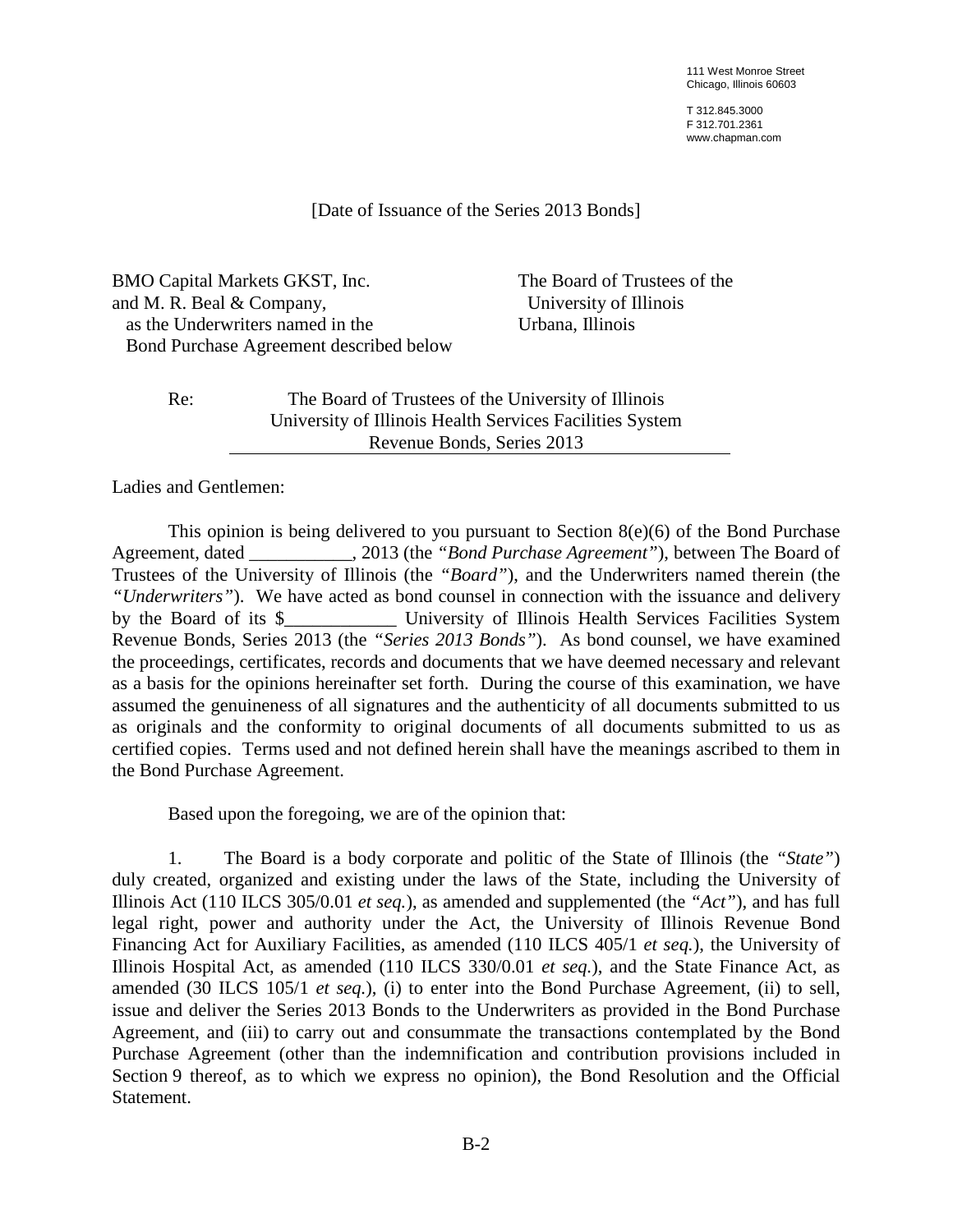2 The Official Statement, the Bond Resolution, the Bond Purchase Agreement and the Continuing Disclosure Undertaking have each been duly authorized by all necessary action on the part of the Board, have been executed and delivered by authorized officers of the Board, and, assuming the due authorization, execution and delivery of the Bond Purchase Agreement by the Underwriters, the Bond Resolution, the Bond Purchase Agreement (other than the indemnification and contribution provisions included in Section 9 thereof, as to which we express no opinion) and the Continuing Disclosure Undertaking constitute the legal, valid and binding obligations of the Board enforceable in accordance with their respective terms except as the enforcement thereof may be limited by applicable bankruptcy, reorganization, insolvency, moratorium or other similar laws affecting the enforcement of creditors' rights generally, and except that the availability of equitable remedies may be subject to the discretion of the court.

3. In connection with the offering and sale of the Series 2013 Bonds under the circumstances described in the Official Statement, we are of the opinion that, under existing law, the Series 2013 Bonds are not required to be registered under the Securities Act of 1933, as amended and the Bond Resolution is not required to be qualified under the Trust Indenture Act of 1939, as amended.

We enclose a copy of our opinion (the *"Bond Opinion"*), as bond counsel to the Board, as to the validity of the Series 2013 Bonds and the exclusion of interest on the Series 2013 Bonds from the gross income of the owners thereof for federal income tax purposes, dated the date hereof. The Underwriters are entitled to rely on the Bond Opinion as though the Bond Opinion were addressed to the Underwriters, subject to the following matters, which by acceptance of this letter and the accompanying Bond Opinion the Underwriters recognize and acknowledge: (1) that we have not been engaged to act, and have not acted, as the Underwriters' counsel for any purpose in connection with the issuance of Series 2013 Bonds; (2) that no attorney-client relationship exists or has at any time existed between our firm and the Underwriters by virtue of this letter; and (3) that the Bond Opinion is based upon our review of proceedings and other documents undertaken as part of our engagement with the Board, and in order to deliver this letter we neither undertook any duties or responsibilities to the Underwriters nor conducted any activities in addition to those undertaken or conducted for the benefit of, and requested by, the Board. Consequently, we make no representation that our review has been adequate for the Underwriters' purposes.

We have not been engaged nor have we undertaken to review or verify the accuracy, completeness or sufficiency of the Official Statement or other offering material relating to the Series 2013 Bonds, except that in our capacity as Bond Counsel in connection with the issuance of the Series 2013 Bonds we have reviewed the information contained in the Official Statement under the captions "INTRODUCTION," "DESCRIPTION OF THE SERIES 2013 BONDS" (apart from the information relating to DTC and its book-entry only system), "SECURITY AND SOURCES OF PAYMENT FOR THE BONDS" and in APPENDIX E - "Definitions of Certain Terms and Summary of Certain Provisions of the Bond Resolution" solely to determine whether such information and summaries conform to the Series 2013 Bonds and the Bond Resolution. The purpose of our professional engagement was not to establish or confirm factual matters in the Official

 $*$  \*  $*$  \*  $*$  \*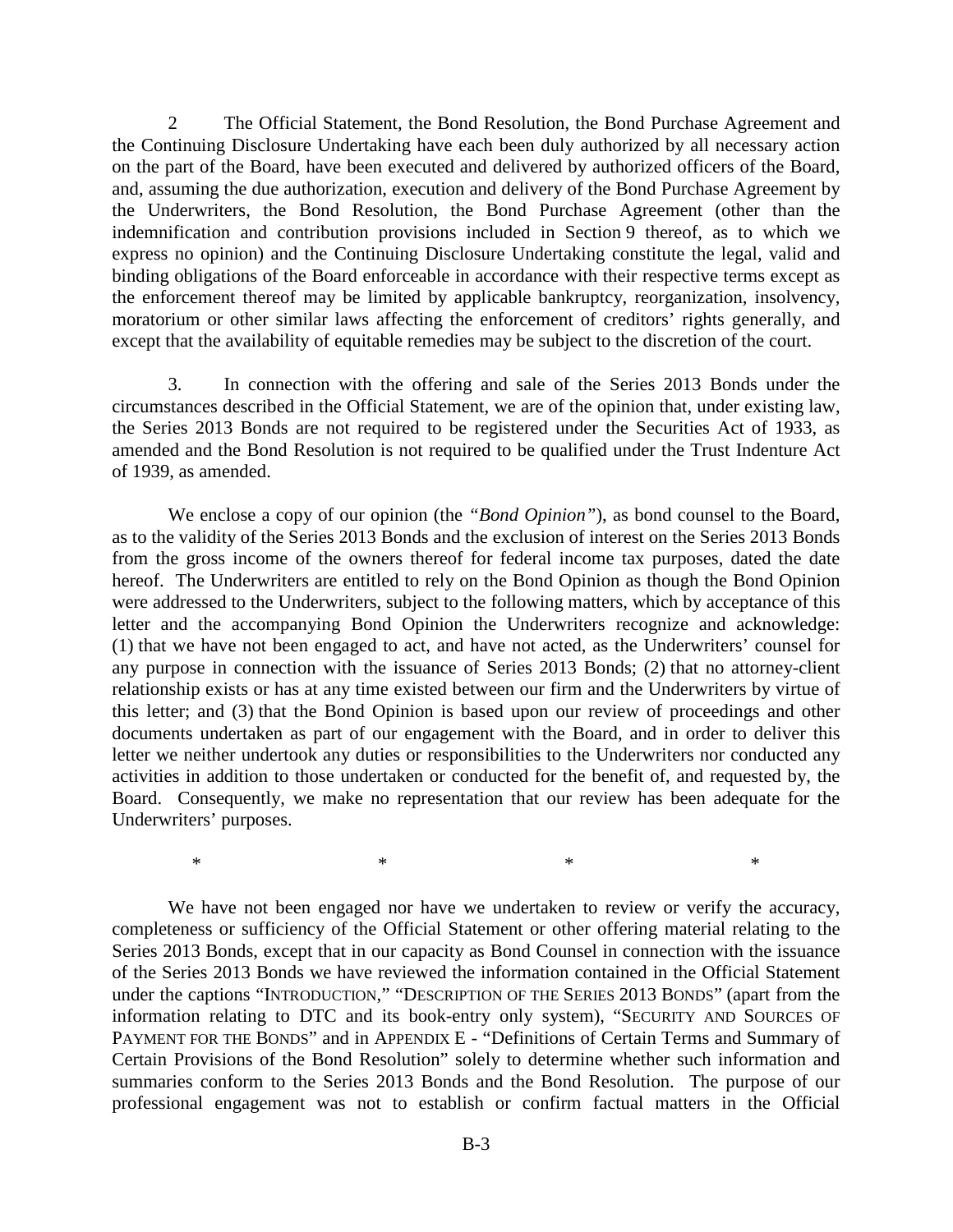Statement, and we have not undertaken any obligation to verify independently any of the factual matters set forth under these captions. Subject to the foregoing, the summary descriptions in the Official Statement under such captions, as of the date of the Official Statement and as of the date hereof, insofar as such descriptions purport to describe or summarize certain provisions of the Series 2013 Bonds (apart from the information relating to DTC and its book-entry only system) and the Bond Resolution, are accurate summaries of such provisions in all material respects. In addition, the information in the Official Statement under the caption "TAX EXEMPTION" purporting to describe or summarize our opinions concerning certain federal tax matters relating to the Series 2013 Bonds has been reviewed by us and is an accurate summary in all material respects. Except as specifically described in this paragraph, we make no statement with respect to and have not undertaken to determine independently the accuracy, fairness or completeness of any statements contained or incorporated by reference in the Official Statement.

This letter is furnished by us as Bond Counsel to the Board. No attorney-client relationship has existed or exists between our firm and the Underwriters in connection with the Series 2013 Bonds or by virtue of this letter. This letter is solely for the benefit of the Underwriters and the Board and may not be used, quoted, relied upon or otherwise referred to for any other purpose or by any other person (including any person purchasing any of the Series 2013 Bonds from the Underwriters) without our prior written consent.

Very truly yours,

AGBacon/WECorbin:nr